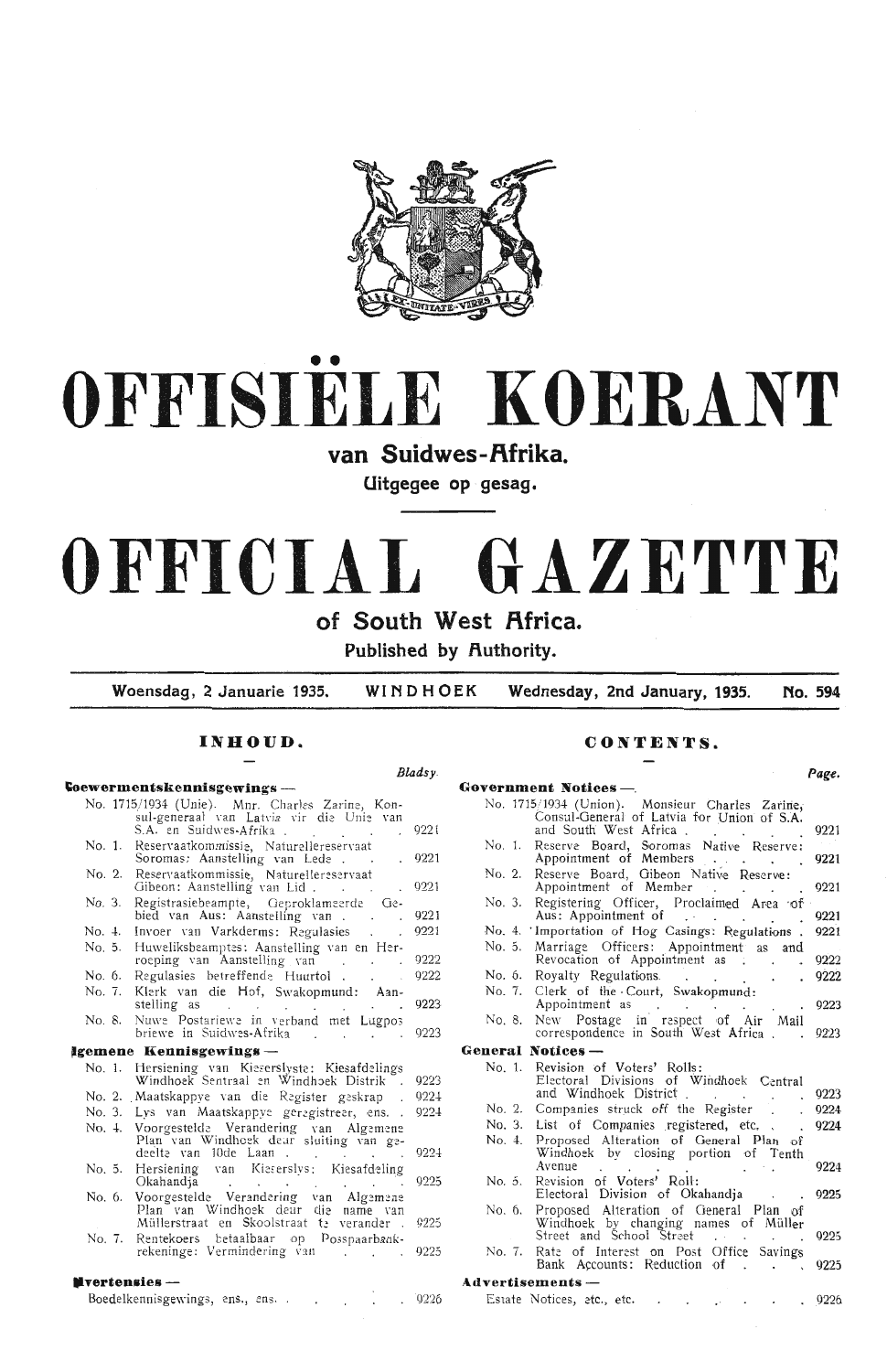## **Ooewermentskennisgewings.**

Die volgende Goewermentskennisgewings word vir algegemene informasie gepubliseer.

> F. P. COURTNEY CLARKE Sekretaris vir Suidwes-Afrika.

Kantoor van die Administrateur, Windhoek,

No. 1715 (Unie).] [30 November 1934. No. 1715 (Union).] [30th' November, 1934.

Die Koning se erkenningsbesluit wat mnr. CHARLES ZARINE magtig om as Konsul-generaal van Latvia, in Londen, vir die Unie van Suid-Afrika en Suidwes-Afrika op te tree<br>is deur Sy Majesteit geteken.

**No. 1.]** [2 Januarie 1935. No. 1.] [2nd January, 1935.

### RESERV AATKOMMISSIE:

#### NATURELLERESERVAAT, SOROMAS.

Dit het die Administrateur behaag om, ooreenkomstig artikel vier van die Naturellereservate Trustfonds Administrasie Proklamasie No. 9 van 1924, die volgende persone aan te<br>stel as Jede van die Reservaatkommissie vir die Naturellestel as lede van die Reservaatkommissie veservaat Soromas in die distrik Beth'anie:--

Die Magistraat, Keetmanshoop, (*ex officio* Voorsitter).

Joseph' Fredrick Hoofman. Joseph' Fredrick Jacob Domrog Samuel Herero Eph'raim Fredrick Jacob Domrog<br>Samuel Herero<br>Ephraim Fredrick Lede.<br>Cornelius Fredrick

No. 2.] [2 Januarie 1935. No. 2.] [2nd January, 1935.

## **RESERV AATKOMMISSIE:**

**NATURELLERESERVAAT, GIBEON.** 

Dit het die Administrateur behaag om, ooreenkomstig<br>artikel vier van die Naturellereservate Trustfonds Administrasie artikel *vier* van die Naturellereservate Trustfonds Administrasie<br>Proklamasie No. 9 van 1924, die volgende persoon aan te stel as lid van die Reservaatkommissie vir die Naturelle<br>reservaat Gibeon in die distrik Gibeon:—

ZACHARIAS KATJIRUNGU, in die plek van Christiaan Cloete, wat bedank het.

#### No. 3.] [2 Januarie 1935.

Dit het die Administrateur behaag om die aanstelling<br>van die Posbevelhiebber, Suidwes-Afrika Polisie, Aus, as<br>Registrasiebeampte goed te keur vir die doel om die bevoegdhede uit te oefen en die pligte te doen, wat ingevolge die regulasies, opgestel kragtens die bepalings van "De Naturellen (Stedelike Gebieden) Proklamatie 1924" (Proklama sie No. 34 van 1924), ten opsigte van die geproklameerde Gebied van Aus, soos gepubliseer onder Goewermentskennisgewing No. 164, gedateer die derde dag van Desember 1934, aan Registrasiebeamptes aangewys is.

#### INVOER VAN VARKDERMS.

Dit het die Administrateur behaag om, kragtens die bevoegdheid hom verleen by artikel drie-en-twintig van "De Veeziekten Proklamatie 1920" (Proklamasie No. 28 van 1920) soos gewysig, die volgende regulasies uit te vaardig.

# **Government Notices.**

The following Government Notices are published for general information.

F. P. COURTNEY CLARKE

Secretary for South West Africa.

Office of the Administrator, Windhoek,

. The King's Exequatur empowering Monsieur CHARLES ZARINE to act as Consul-General of Latvia, with' residence in London, for the Union of South Africa and South West Africa, has received His Majesty's signature.

## RESERVE BOARD:

#### SOROMAS NATIVE RESERVE.

The Administrator has been pleased, in terms of Section four of the Native Reserves Trust Funds Administration Proclamation No. 9 of 1924, to appoint the following persons as members of the Reserve Board for the Soromas Native Reserve in the district of Bethanie:-

The Magistrate, Kedmanshoop *(ex officio* Chairman). Joseph' Fredrick Headman.

Members.

Jos•eph Fredrick Joseph' Fredrick<br>Joseph Fredrick<br>Jacob Domnog<br>Samuel Herero Samuel Herero Ephraim Fredrick Cornelius Fredrick

#### RESERVE **BOARD:**

#### GIBEON NATIVE RESERVE.

The Administrator has been pleased, in terms of Section  $four$  of the Native Reserves Trust Funds Administration Proclamation No. 9 of 1924, to appoint the following person as a member of the Reserve Board for the Gibeon Native Reserve in the district of Gibeon:-

ZACHARIAS KATJIRUNGU, vice Christiaan Cloete, resigned.

No. 3.] [2nd January, 1935.

The Administrator has been pleased to approve of the appointment of the Post Commander, South West Africa Police, Aus, as a Registering offioer for the purpose of exercising the powers and performing the duties assigned to Registering Officers by the regulations framed under the provisions of the Natives (Urban Areas) Proclamation, 1924 (Proclamation No. 34 of 1924), in respect of the proclaimed area of Aus as published under Government Notice No. 16-1 dated the third day of Deoember, 1934.

No. 4.] (2 Januarie ·1935. No. 4.] [2nd January, 1935.

#### IMPORTATION OF HOO CASINGS.

The Administrator has been pleased, under the powers vested in him by section *twenty-three* of the Diseases of Stock Proclamation, 1920, (Proclamation No. 28 of 1920), as amended, to make the following regulations.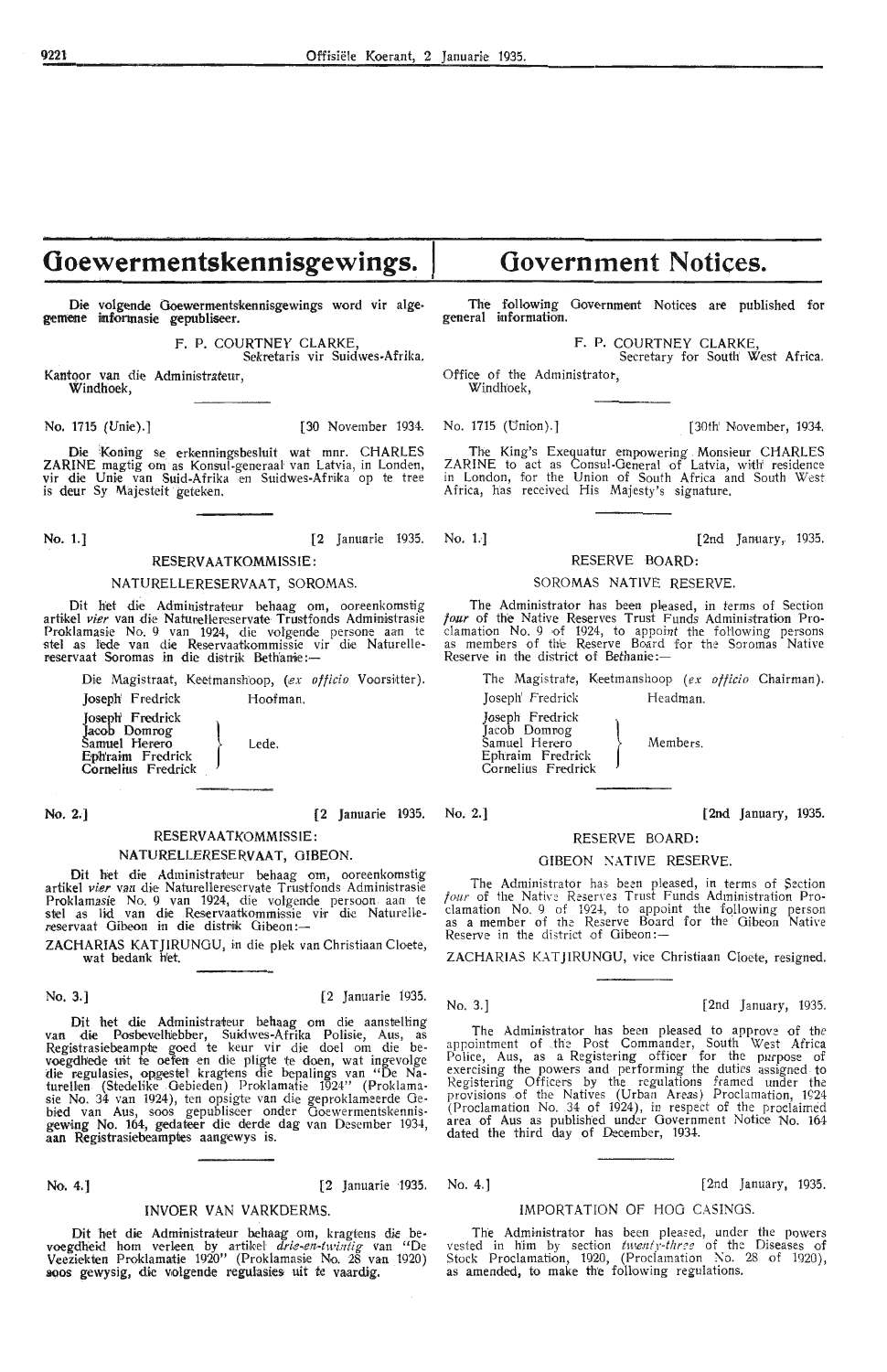1. Varkderms, wat in Suidwes-Afrika ingevoer word,<br>
toet vergesel wees van 'n sertifikaat, onderteken deur 'n daar-<br>
the gemagtigde beampte van die land van oorsprong, waarin<br>
terklaar word dat die varkderms afkomstig is v hulle uitgevoer is nie, benewens dat die derms in sout gehou<br>was vir 'n onafgebroke tydperk van minstens ses weke voor<br>verskeping na Suidwes-Afrika.

2. Varkderms, wat nie vergesel is van 'n sertifikaat 500s bepaal in regulasie No. 1 nie, moet deur die Departement<br>van Doeane by die Suidwes-Afrika se invoerhawe gehou word vir 'n tydperk van vier maande vanaf die datum van uitvocr van die land van oorsprong.

#### No. 5.'] (2 Januari,e 1935. No. 5.] **[2nd January, 1935.**

#### HUWELIKSBEAMPTES: AANSTELLINO VAN EN HER-ROEPINO VAN AANSTELLING AS.

Dit het die Administrateur behaag om, ooreenkomstig subartikels (1) en (2) van artikel vyf van "De Huweliksvoltrekkings Proklamatie, 1920" (Proklamasie No. 31 van 1920} die volgende aanstellings as huweliksbeamptes vir Suidwes-<br>Afrika te maak:—

- (1) Eerwaarde STEFANUS HOFMEYR VAN DER SPUY van di•e Nederduits Oereformeerde Kerk, Windhoek, met ingang vanaf 19 Desember 1934;
- (2) Eerwaarde ELIAH SOLOMON WALT, gedurende so- danige tyd as wat hy toesig het oor die Windhoek Joodse Gemeente, met ingang vanaf 19 Desember 1934, vir die voltrekking van huwelike van persone wat aan die Joodse Geloof behoort.

Dit het die Administrateur voorts behaag om, ooreen-<br>komstig subartikel (3) van artikel *vyf* van genoemde Proklamasie die aanstellings van Eerwaarde JACOB HURWITZ<br>en Eerwaarde LUIS GOLDBERG van die Joodse Gemeente, Windhoek, as huweliksbeamptes vir Suidwes-Afrika te herroep met ingang vanaf 19 Desember 1934.

**No.** 6.] **(2** Januarie 1935.

#### REGULASIES BETREFFENDE HUURTOL.

Dit het die Administrateur behaag om, ingevolge en<br>kragtens die bevoegdheid hom verleen by artikels *vier-en-sestig* en *ses-en-,iegentig* van die Keiserlike Mynordonnansie vir Duits Suidwes-Afrika van die agste dag van Augustus 1905, soos gewysig by artikel 19 van die Mynwet Wysigingsproklamasie (Proklamasie No. 17 van 1934) die volgende regulasies te maak as wysigings van en om gelees te word saam met die regulasies gepubliseer onder Goewermentskennisgewing No. 81 van 25 Junie 1934:—

die 8. Regulasie No. 2 word hierby geskrap en deur volgende nuwe regulasie vervang:-

- "2, ( 1) Huurtol is aan die Administrasie betaalbaar op die bruto opbrings van die metale en minerale hierin opgenoem as volg:
	- (a) op *goud,* wanneer die produksie tien oase per maand tebowegaan: 20/o van sodanige -op brings;
	- (b) op *ghwano* en *fosfate* (organies en an-<br>organies): 5%;
	- (c) op *tin-erts:* 40/o;
	- (d) op *Fanadi:Um-erts, litium-erts, beriUium-erts, sout* en *half-edelgesteentes*: 20/0;
	- (e) op *tungsten-ertse* (wolfram en scheeliet),  $t$ *antalium-ertse* (tantaliet), *titanium-ertse*, *koper-,* to ad-, *sink-,* en *silwer-ertse* en op *vloeispaat:* 1 O/o;
	- (f) alle minerale, wat nie genoem is nie, is vry van huurtol.
	- (2) Behalwe die huurtol op bruto opbrings is die volgende huurtol aan die Administrasie betaal-<br>baar op enige premie wat as gevolg van die<br>verkoop van goud ontvang word:—
		- (a) Wanneer die produksie meer dan vyf-entwintig onse is, maar vyftig onse per maand nie tebowegaan nie: 10% van sodanige **premie;**

#### REGULASIES. REGULATIONS.

1. Hog casings imported into South West Africa shall be accompanied by a certificate, signed by an authorized officer of the country of origin, showing that the casings were taken from animals which received ante- and post-mortem inspection at the time of slaughter and were free from infectious disease, that the casings are clean and sound, were prepared and handled only in a sanitary manner, and were not sub-<br>jected to contagion prior to exportation, and that they were<br>kept in salt for a continuous period for at least six weeks before their consignment to South West Africa.

2. Hog casings which are not accompanied by a certificate as prescribed in Regulation No. 1 shall be detained by the Customs Department at the South West Africa port of entry for a period of four months, reckoned from the date of exportation from the country of origin.

## MARRIAGE OFFICERS: APPOINTMENT AS **AND**  REVOCATION Of APPOINTMENT AS.

The Administrator has been pleased, in terms of subsections (1) and (2) of section *five* of the Solemnization of Marriages Proclamation, 1920 (Prodamation No. 31 of 1920), to make the following appointments as marriage offioers for South' West Africa:-

- ( 1) Reverend STEFANUS HOFMEYR VAN DER SPUY of the Dutch Reformed Church, Windhoek, with effect from the 19th December, 1934.
- (2) Reverend ELIAH SOLOMAN WALT, during such time as he continues in charge of the Windhoek Hebrew Congregation, to solemnize marriages of persons professing the Jewish Faith, with effect from the 19th<br>December, 1934.

The Administrator has further been pleased, in terms of sub-section  $(3)$  of section *five* of the said Proclamation to revoke the appointments as marriage Officers for South West Africa of Reverend JACOB HURWITZ and Reverend LUIS GOLDBERG of the Jewish Congregation, Windhoek, with effect from the 19th December, 1934.

No. 6.] [2nd January, 1935.

#### ROYALTY REGULATIONS.

The Administrator has been pleased under and by virtue of the powers in him vested by sections sixty-four and *ninety*six of the Imperial Mining Ordinance for German South West Africa of the eighth day of August, 1905, as amended by section 19 of the Mining Law Amendment Proclamation (Proclamation No. 17 of\_ 1934) to make the following regulations as amendments of and to be read with the regulations published under Government Notice No. 81 of 25th June,  $1934:$ 

8. Regulation No. 2 is cancelled herewjth and the following new regulation substituted therefor:

- "2. (1) Royalty shall be payable to the Administration on the gross proceeds of the metals and minerals herein enumerated, as follows:-
	- (a) on  $Gold$ , when the output exceeds ten ounces per month:  $2\%$  of such proceeds;
	- (b) on *guano* and *phosphates* (organic and in-<br>organic): 5%;
	- (c) on *tin ore:* 40/o;
	- (d) on *vanadium ore*, *lithium ore*, *beryllium ore*, salt and semi-precious stones:  $2\frac{6}{6}$ ;
	- (e) on *tungsten ores* (wolfram and scheelite), tantalum ores (tantalite), titanium ores, *copper,* lead, *zinc,* and *Sil\l;er ores* and on *fluorspar:* lo;o;
	- (f) all minerals not mentioned shall be free from royalty.
	- (2) In addition to the royalty on gross proceeds the following royalty shall be payable to the Administration on any premium realised from the sale of gold:-
		- (a) When the output exceeds twenty-five ounces but does not exceed fifty ounces per month: 10% of such premium;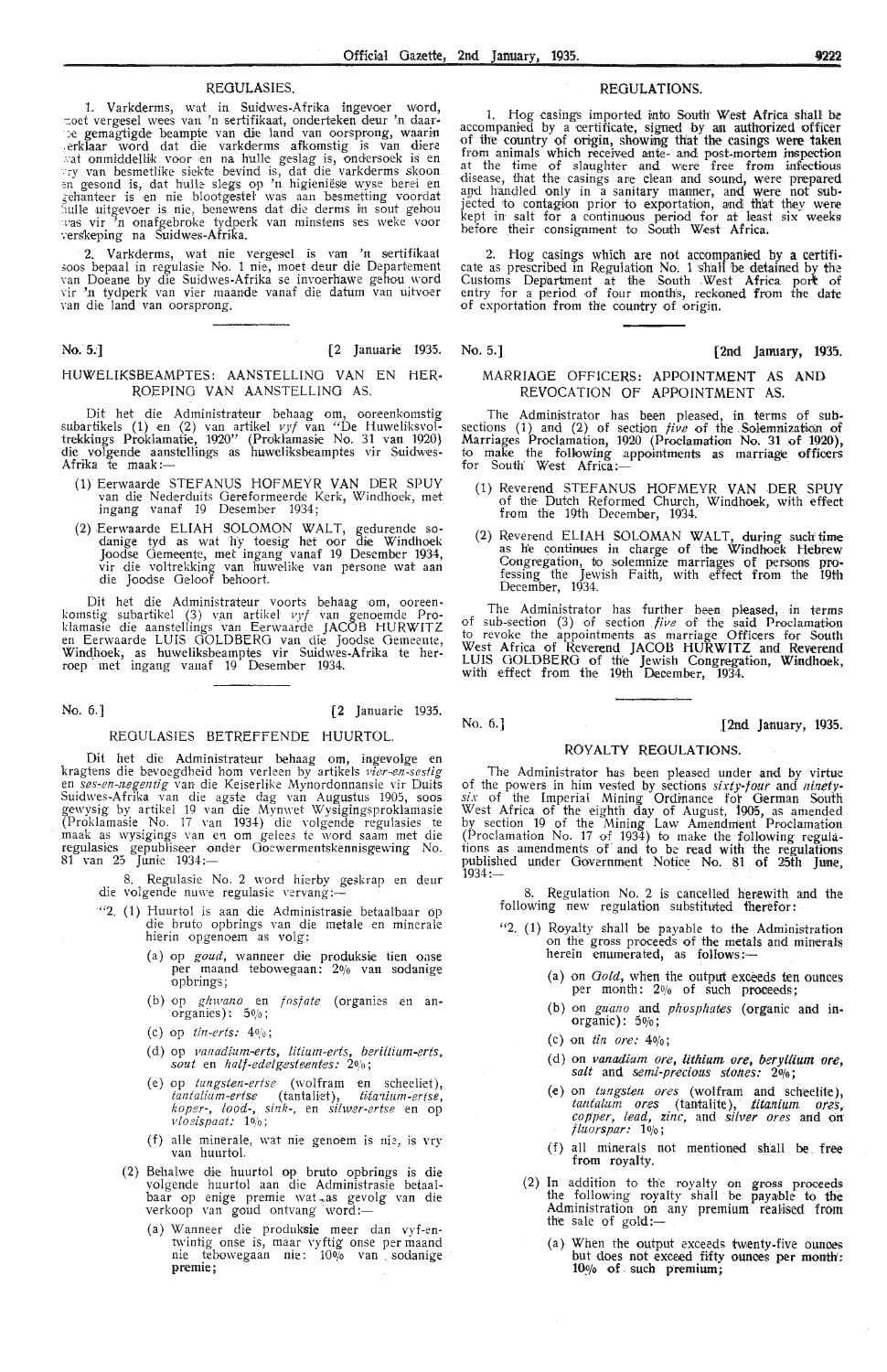- (b) wanneer die produksie meer dan vyftig onse per maand is: 150/o;
- (c) vir die doeleindes van hierdie regul'asie beteken "premie" die onderskeid tussen die heersende verkoopprys en sewen en-sewentig sjielings per standaard ons goud."

9. Regulasie No. 5 word hierby geskrap en deur<br>die volgende nuwe regulasie vervang :-

"5. In die geval van ghwano, fosfate (organies en an-<br>organies) en sout, is huurtol op bruto opbrings gedurende die ses maande eindigende op die 31ste dag van Maart en op die 30ste dag van September<br>in elke jaar betaalbaar op die 14de dag van die daaropvolgende maand; en moet produsente, uitvoerders en verkopers aan die Mynoutoriteit 'n volledige staat van hulle verkooprekenings op of voor die laasgenoemde datum stuur."

Die volgende aanstelling as Klerk van die Hof is goedgekeur :-

SWAKOPMUND: CHRISTIAAN JACOBUS VAN DEN BERO, ingaande- vanaf 10 Desember 1934, in die plek van Mnr. D. J. Stewart, wat op verl'of is.

Dit het Sy Edele die Administrateur behaag om, ooreen-<br>komstig Artikel 5 van Prokl'amasie No. 15 van 1931, die<br>ondervermelde nuwe postariewe wat van toepassing is in verband met Lugpos briewe in Suidwes-Afrika gepos na<br>plekke binne die Unie en Suidwes-Afrika, vanaf 1 Januarie 1935, goed te keur.

> Briewe  $11/2$ d per  $1/2$  ons. Poskaarte ld elk

- (b) when the output exoeeds fifty ounces per  $m$ onth:  $15\%$ :
- ( c) for the purposes of this regulation "Premium" shall mean the difference between the current market rate and seventy-<br>between shillings per standard ounce of gold.

9. Regulation No. 5 is cancelled herewith and the following new regulation substituted therefor:-

"5. In the case of guano, phosphates (organic and inorganic) and salt, royalty on gross prooe-eds during the six months ending on the 31st day of March and the 30th day of September in each year shall become payable on the 14th day of the succeeding month, and producers, exporters and sellers shall render to the Mining Authority a complek statement of their sales Accounts on or before the last named date<sup>?</sup>

No. 7i] [2 Januari,e 1935. No. 7.] [2nd January, 1935.

The following appointment as Clerk of the Court has been approved:-

SW AKOPMUND: CHRISTIAAN JACOBUS VAN DEN BERG with effect from the 10th December, 1934, vice Mr. D. J. Stewart on leave.

**No. 8.] 12 Januarie 1935.** No. 8.1 **12nd January, 1935. 12nd January**, 1935.

In terms of Section 5 of Proclamation No. 15 of 1931 His Honour the Administrator has been pleased to approve of the following new rates of postage in respect of Air Mail correspondence posted in South West Africa destined for places within the Union and South West Africa with effect from 1st January, 1935.

> Letters 11/<sub>2</sub> per 1/<sub>2</sub> oz. Postcards ld each.

## **Algemene Kennisgewings.**

{No. 1 van 1935.} GEBIED SUIDWES-AFRIKA.

#### REGISTRASIE **VAN ·** KIESERS.

KIESAFDELINGS WINDHOEK SENTRAAL EN WINDHOEK DISTRIK

#### REOISTRASIE-AMPTENAAR SE KENNISOEWINO VAN DIE HOFSITTINO VAN DIE REWISEUR.

Hierby word bekendgemaak dat die Rewiseur, die Magistraat, Windhoek, in die Magistraatshofsaal te WIND-HOEK op die 9de dag van Januarie 1935, om 10 uur v.m., sitting sal hou om die Kieserslyste vir die Kieserslehugs Windhoek Sentraal en Windhoek Distrik te verbeter, te her-<br>sien en vas te stel.

Al die persone wie se aansprake deur die Registrasie-<br>amptenaar afgewys is, en al die persone wat skriftelik be-<br>swaar gemaak het teen die reg van iemand wat op die Voor-<br>lopige Lyste geplaas is, om aldus geplaas te word, die reg van iemand, wat aanspraak gemaak het op registrasie as Kieser, om aldus geplaas te word; en al die persone, teen wie besware aldus gemaak is, kan voor die Rewiseur op die voorgenoemde tyd en plek verskyn, om hul aansprake of besware te doen geld. Al die aanspraak- en beswaarmakers moet persoonlik of deur 'n skriftelik daartoe gemagtigde persoon yerskyn.

Gedateer te Windhoek, op hierdie 12de dag van Desembe **1934.** 

> **F. R. STAPLES,**  Registrasie-amptenaar

## **General Notices.**

{No. 1 of 1935.) TERRITORY OF SOUTH WEST AFRICA.

#### REGISTRATION OF VOTERS

ELECTORAL DIVISIONS WINDHOEK CENTRAL AND WINDHOEK DISTRICT

#### REGISTERING OFFICER'S NOTICE OF REVISING OFFICER'S COURT.

Notice is hereby given that the Revising Officer, the Magistrate, Windhoek, will attend at the Magistrate's Cour: I-louse, WINDHOEK, on the 9th day of January, 1935, a: 10 o'clock, a.m., for the purpose of amending, revising, and settling the Voters' Lists for the Electoral Divisions of Windhoek Central and Windhoek District.

All persons whose claims have been disallowed by the Registering Officer, and all persons who have objected in writing to the right of any person enrolled on the Provisiona: Lists to be so enrolled, or to the right of any person claiming to have his name registered as a Voter to be so registered and all persons who have been so objected to, may appear before the Revising Officer at the time and place aforesaic. for the purpose of establishing their said claims or objections. All claimants and objectors must appear either personally or by an agent authorized thereto in writing.

Dated at Windhoek, the 12th day of December, 1934.

F. R. STAPLES Registering Officer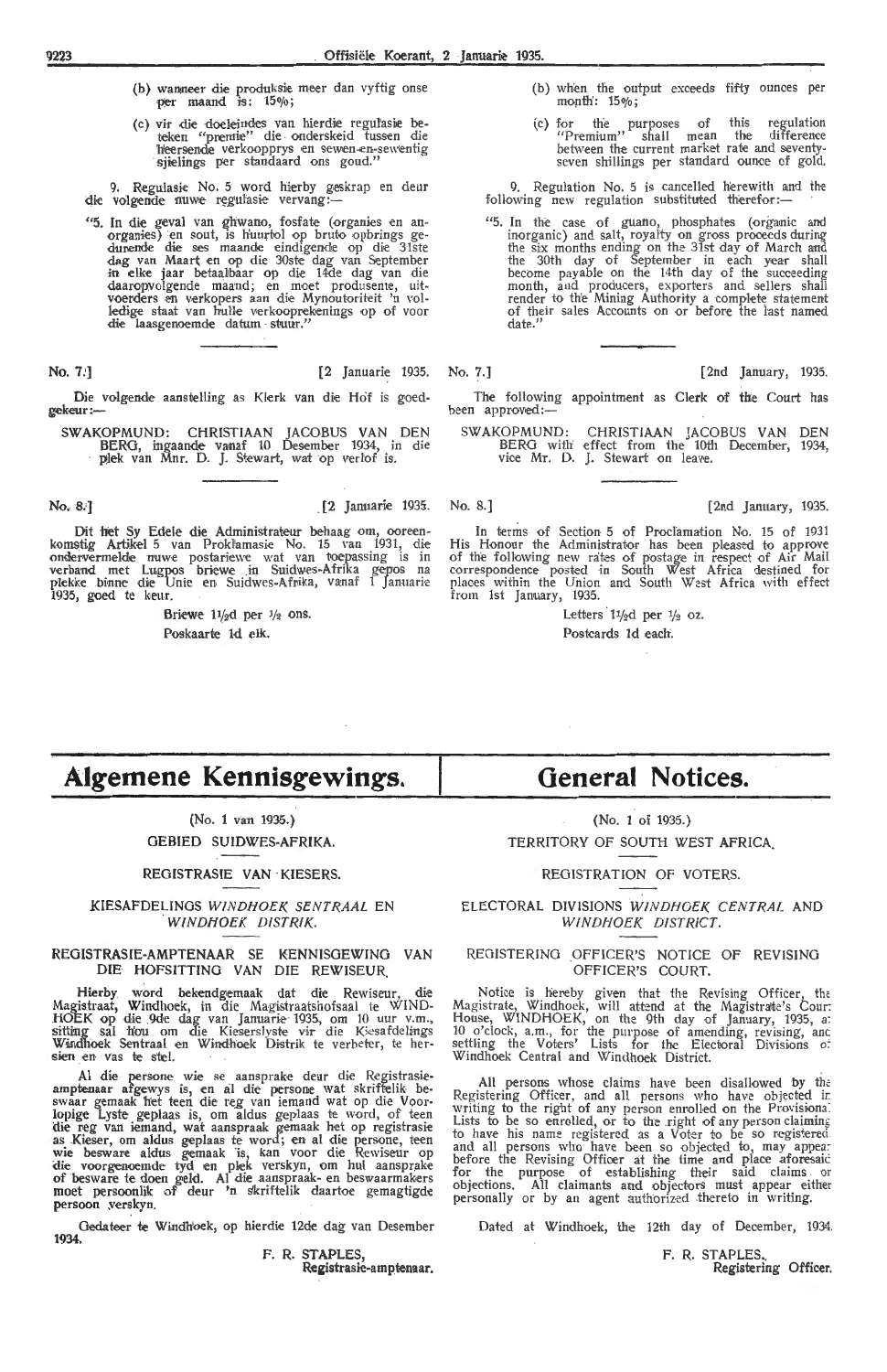#### (No. 2 van 1935.) (No. 2 of 1935.)

Ooreenkomstig die bepalings van Artikel 199 (6) van die Maatskappye Ordonmansie No. 19 van 1928, word hier-<br>mee kennis gegee dat die name van die hierondervermelde Maatskappye van die REGISTER geskrap is, en dat die gemelde Maatskappye by publikasie hiervan, ontbind sal wees.

P. S. LAMBRECHTS,

Registrateur van Maatskappye.

Registrasiekantoor vir Maatskappye, Windhoek, 15 Desember 1934.

Notice is hereby given, in accordance with Section 199 (6) of the Companies Ordinance No. 19 of 1928, that the names of the undermentioned Companies have been struck off the REGISTER, and that the said Companies shall, upon publication hereof, be qissolved.

#### P. S. LAMBRECHTS

Registrar of Companies.

Companies Registration Office, Windhoek, 15th December, 1934.

| No.<br>No.                   | Naam van Maatskappy.<br>Name of Company.         | Datum van Registrasie.<br>Date of Registration. |
|------------------------------|--------------------------------------------------|-------------------------------------------------|
| Swakop<br>H. R. B.<br>No. 32 | Ameib Zinn Gesellschaft mit beschränkter Haftung | 14/11/1913                                      |
| 113                          | Orange River Copper Mines (Proprietary) Limited  | 6/2/1931                                        |
|                              |                                                  |                                                 |

#### ( No. 3 van 1935.)

Die volgende besonderhede in verband met die **registrasie** van Maatskappye word vir algemene informasie gepubliseer.

0. H. OLIVIER, Wn. Registrateur van Maatskappye.

Registrasiekantoor van Maatskappye,<br>Windhoek, 21 Desember 1934.

#### (No. 3 of 1935,)

The following particulars **ia regard** to **the registration**  ef Companies are published for general information.

> G. H. OLIVIER, *Actg. R.egis'trar of Companies.*

Companies Registration Office,<br>Windhoek, 21st December, 1934.

KENNISGEWING VAN VERMEERDERING VAN KAPITAAL. - NOTICE OF INCREASE OF CAPITAL.

| No. | Naam van Maatskappy.                      | Adres                    | Datum van Registrasie. | Bedrag van Vermeerdering. |
|-----|-------------------------------------------|--------------------------|------------------------|---------------------------|
|     | Name of Company.                          | Address                  | Date of Registration,  | Amount of Increase.       |
| 78  | S.W.A. Karakul Centrale (1928)<br>Limited | Kaiser Str.,<br>Windhoek | 18.12.1934             | £9,000                    |

#### **MRATSKAPPY IN LIKWIDASIE GEPLAAS. -- COMPANY PLACED IN LIQUIDATION.**

| No.            | Naam van Maatskappv<br>Name of Company | $Adres - Address$                    | Kapitaal - Capital | Aanmerkings - Remarks |
|----------------|----------------------------------------|--------------------------------------|--------------------|-----------------------|
| 0 <sub>4</sub> | African Emerald Corporation<br>Limited | c/o Post and Kaiser<br>St., Windhoek | £75,000            | Vrywillige Voluntary  |

#### (No. 4 van 1935.)

Ooreenkomstig artikel 30, subartikel (2), van die Dorpe-Ordonnansie No. 11 van 1928 word hierby bekend gemaak dat die voorneme bestaan om die Algemene Plan Yan Windhoek (S.G. No. A. 709/21 gedagteken 15 Desember 1921) te verander deur die sluiting van 'n gedeelte van daardie<br>deel van die 10de Laan wat grens aan die oostelike sy van<br>Erf No. 133, en die vervanging daarvan deur 'n erf, aangewys<br>as Erf No. 585.

Planne, wat die voorgestelde verandering aantoon, lêter insage in die Kantoor van die Munisipaliteit van Wind-<br>hoek, en in die Kantoor van die Landmeter-generaal te Windhoek.

Enige besware daarteen moet skriftclik bv die Landmeter-generaal te Windhoek, nie later as 17 April 1935 nie,<br>ingedien word.

#### A. C. PARRY,

l.andmeter-generaal.

Kantoor van die Landmeter-generaal, Windhoek,

20 Desember. 1934.

#### (No. 4 of 1935.)

It is hereby notified, in terms of section 30, sub-section (2), of the Townships Ordinance No. 11 of 1928, that it is the intention to alter the General Plan of Windhoek (S.G. No. A. 709/21 dated the 15th December, 1921) by closing a portion of the Tenth Avenue adjoining the eastern boundary of Erf No. 133, and to convert it into an Erf to be designated Erf No. 585.

Plans showing the proposed alteration are open to inspection at the office of the Municipal Council, Windhoek, and at the office of the Surveyor General, Windhoek.

Any objection thereto must be lodged in writing with the Surveyor General, Windhoek, not later than the 17th April,<br>1935.

A. C. PARRY;

Surveyor General.

Surveyor General's Office,

Windhoek, 20th' December, 1934.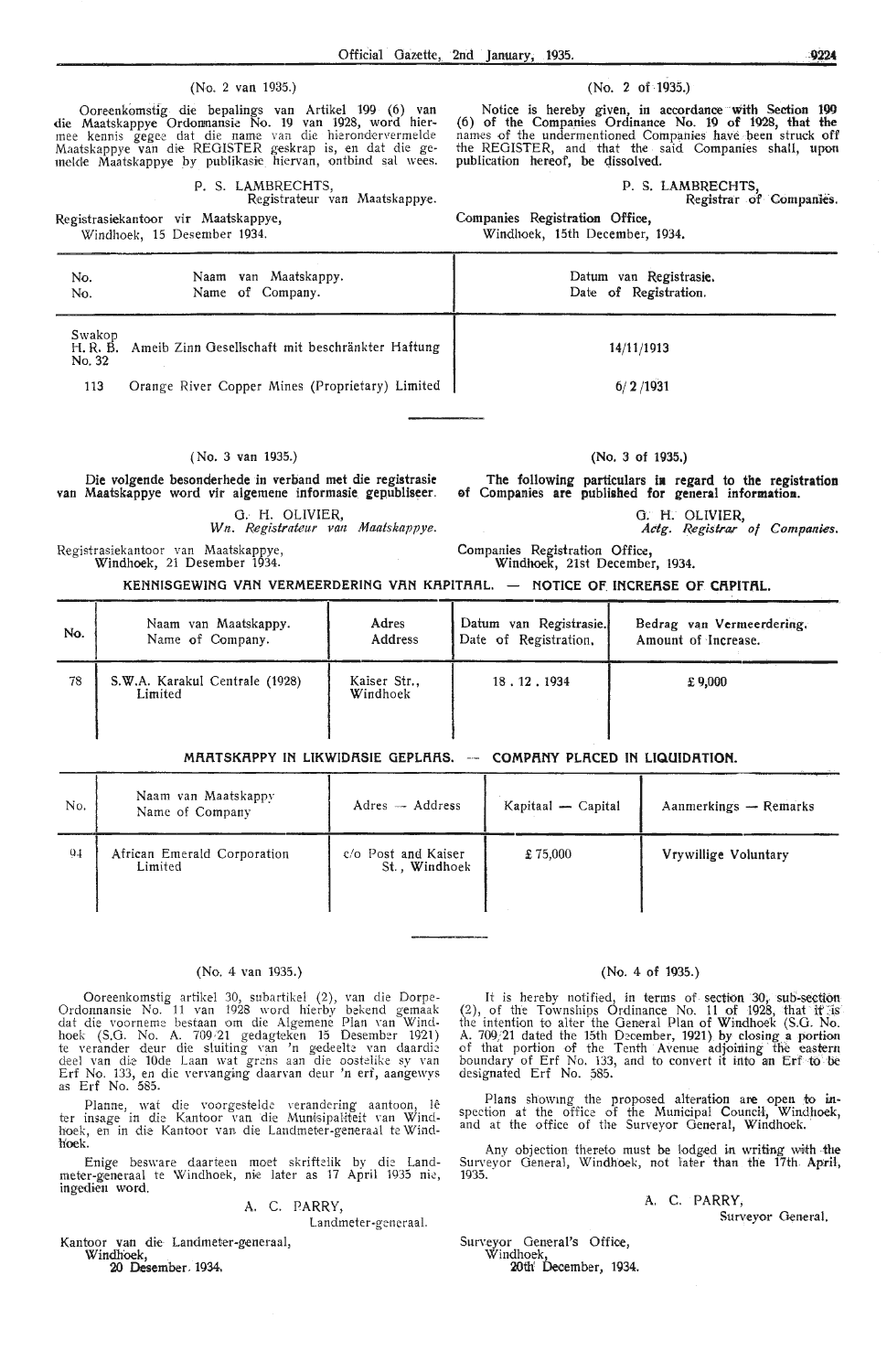## (No. 5 van 1935.)

## OEBIED SUIDWES-AFRIKA.

#### REOISTRASIE VAN KIESERS.

#### KIESAFDELING OKAHANDJA.

#### REOISTRASIE-AMPTENAAR SE KENNISGEWING VAN DIE HOfSITTfNO VAN DIE REWISEUR.

Hierby word bekendgemaak dat die Rewiseur, die<br>Magistraat, Okahandja, te OKAHANDJA op die 15de-dag van<br>Januarie 1935, om 10 uur v.m., sitting sal hou om die Kieserslys vir die Kiesafdeling Okah'andja te verbeter, te hersien en vas te steh

Al die persone wie se aansprake deur die Registrasieampfenaar afgewys is, en al die persone wat skriftelik be-<br>swaar gemaak het teen die reg van iemand wat op die Voorlopige Lys geplaas is, om aldus geplaas te word, of teen die reg van Jemand, wat aanspraak gemaak het op registrasie as Kieser, om aldus geplaas te word; en al die persone, teen wie besware aldus gemaak is, kan voor die Rewiseur op die voorgenoemde tyd en plek verskyn, om hul aansprake of besware te doen geld, Al die aanspraak- en beswaarmakers moet persoonlik ,of' deur 'n slk'riftelik daartoe gemagtigde persoon verskyn.

Gedateer te Okahandja op hierdie 27ste dag van Desember 1934.

J. N. LAMBRECHTS,

Registrasie-amptenaar.

#### (No. 6 van 1935.)

Ooreenkomstig artikel 30, subartikel (2), van die Dorpe-Ordonnansie No. 11 van 1928, word hiermee bekendgemaak dat die voorneme bestaan om die Algemene Plan van Windhoek (S.O. No. A. 709/21, gedagteken 15 Desember 1921)<br>te wysig, deur die name van die strate in die dorp nou geregistreer as Müllerstraat en Skoolstraat, te vervang deur die naam. Peter Müllerstraat.

Planne wat die voorgestelde verandering aantoon, lê ter insage in die kantoor van die Munisipaliteit van Windhoek,<br>en in die Kantoor van die Landmeter-generaal te Windhoek.

Enige besware daarteen moet skriftelik by die Landmeter-generaal te Windhoek, nie later as 17 April 1935 nie, ingedien word.

A. C. PARRY, Landmeter-generaal.

Kantoor van die Landmeter-generaal, Windhoek,

20 Desember 1934.

#### (No. 7 van 1935.)

Hierby word vir publieke informasie bekend gemaak dat dit Sy Edele die Administrateur behaag het, ooreenkomstig die bepalings van Proklamasie No. 15 van 1931, Hoofstuk 4, Artikel 53. (1), 71 (1), om die Rentekoers betaalbaar op stortinge in 1opende Spaarbankrekeninge deur een half persent te verminder vanaf 1 Februarie 1935. Die Rente op Spaar-<br>bank Sertifikate sal tot 3 persent jaarliks verminder word.

Sertifikate wat voor 31ste Januarie 1935 uitgereik is, oor-<br>eenkoriistig Artikel 71 (1), sal nog tot 30 April 1935 31/2 persent Rente verdien wanneer die verminderde persentasie toegepas sal word.

P. GRIST,

Waarn. Direkteur van Pos- en Telegraafwese. Windhoek,

28 Desember 1934.

#### (No. 5 of 1935.) TERRITORY OR SOUTH WEST AFRICA.

#### REGISTRATION OF VOTERS.

#### ELECTORAL DIVISION OF *OKAHANDJA.*

#### REGISTERING OFFICER'S NOTICE OF REVISING OFFICER'S COURT.

Notice is hereby given that the Revising Officer, the Magistrate, Okah'andja, will attend at OKAHANDJA on the 15th day of January, 1935, at 10 o'clock a.m., for the purpose of amending, revising, and settling the Voters' List for the Electoral Division of Okahandja.

All persons whose claims have been disallowed by the Registering Officer, and all persons who have objected in writing to the right of any person enrolled on the Provisional List to be so enrolled, or to the right of any person claiming to have his name · registered as a Voter to be so registered, and all persons who have been so objected to, may appear before the Revising Officer at the time and place aforesaid<br>for the purpose of establishing their said claims or objections. All claimants and objectors must appear either personally or by an agent authorized thereto in writing.

Dated at Okahandja, the 27th day of December, 1934.

J. N. LAMBRECHTS,

Registering Officer.

#### (No. 6 of 1935.)

It is hereby notified, in terms of section 30, sub-section (2) of the Townships Ordinance No. 11 of 1928, that it is the intention to alter the General Plan of Windhoek, (S.G. No. A. 709,21 dated the 15th December, 1921) by changing<br>the names of the streets in the township now registered as Müller Street and School Street to the name Peter Müller Street.

Plans showing the proposed alteration are open to in-<br>spection at the office of the Municipal Council, Windhoek, and at the office of the. Surveyor General, Windhoek.

Any objection thereto must be lodged in writing with the Surveyor General, Windhoek, not later than the 17th April, 1935.

A. C. PARRY, Surveyor General.

Office of the Surveyor General, Windhoek,

20th December, 1934.

#### (No. 7 of 1935.)

It is hereby notified for Public information that His Honour the Administrator has been pleased, in terms of Proclamation No. 15 of 1931, Chapter 4, Sections 53 (1), 71 (1), to reduce the rate of interest payable on deposits in Current Savings Bank Accounts, by one half per cent. as from 1st February, 1935. The interest on Savings Bank Certificates will be reduced to 3 per cent. per annum.

Certificates issued prior to the 31st January, 1935, will, in terms of section 71 (1) continue to earn  $31/2$  per cent. interest until the 30th April, 1935, when the reduced peroentage will be applicable.

P. GRIST,<br>Acting Director of Posts and Telegraph's.

Windhoek, 28th' December, 1934.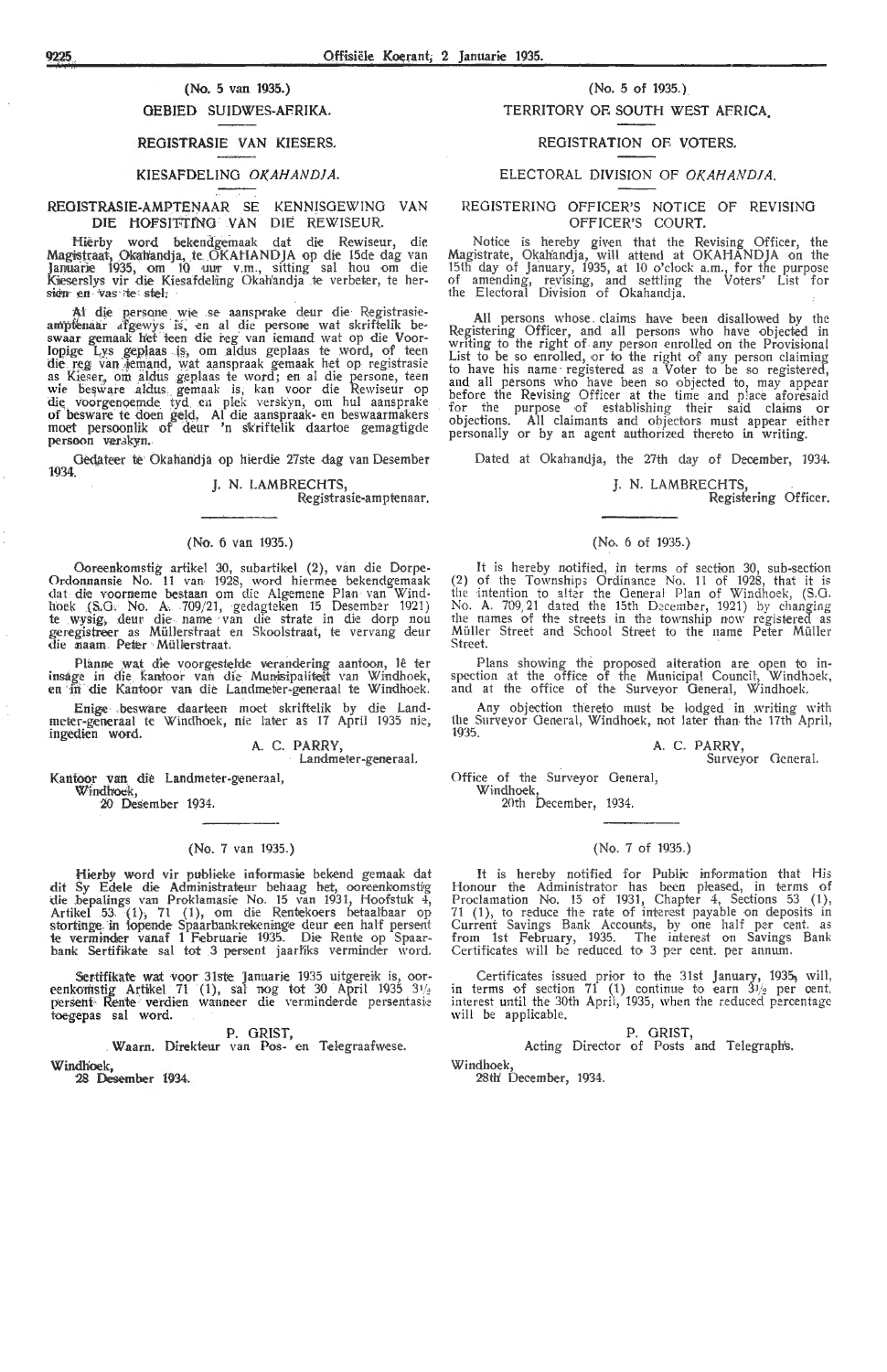## Adverte<sub>nsies.</sub>

#### ADVERTEER IN DIE OFFISLIELE KOERANT VAN SUIDWES-AFR<sub>7</sub>IKA.

1. Die *Offisiële Koerant* sal oop die 1ste en 15de van elke maand verskyn; ingeval een van hierdie dae op 'n<br>Sondag op Publieke Feesdag val, cdan verskyn die *Offisiële* Koerant op die eersvolgende werkkdag.

2. Advertensies wat in die *Offisiële Koerant* geplaas moet word moet in die taal waarinn hulle sal verskyn ingehandig word aan die kantoor van dilie Sekretaris vir Suidwes-Afrika (Kamer 46, Regerings-Gebowue, Windhoek), nie later as 4.30 n.m. op die neënde dag vvoor die datum van ver-<br>skyning van die *Offisiële Koerantt* waarin die advertensies moet geplaas word nie,

3. Advertensies word in die *Offisiële Koerant* geplaas agter die offisiële gedeelte, of in 'n ekstra blad van die *Koerant,* soos die Sekretaris mag goedvind.

4. Advertensies word in die *Offisiële Koerant* gepubli-<br>seer in die Engelse, Afrikaanse en Duitse tale; die nodige vertalinge moet deur die adverteerder of sy agent gelewer word. Dit moet onthou word dat die Duitse teks van die *Offisiële Koerant* slegs 'n vertaling, is, en nie die geoutoriseerde uitgawe is nie.

5. Slegs \\'etsadvertensi-es word ,aangene•em vir publikasi,e in- die *Offisiele Koerant,* en hulk is onderworpe aan die goedkeuring van die Sekretaris vir Suidwes-Afrika, wat die aanneming of verdere publikasie wan 'n advertensie mag weier.

6. Advertensies moet sover as moontlik op die masjien geskryf wees. Die manuskrip van advertensies moet slegs op een kant van die papier geskryf word, en alle name moet duidelik wees; ingeval 'n naam ingevolge onduidelike handskrif foutief gedruk word, dan kam die advertensies slegs dan weer gedruk word as die koste, van 'n nuwe opneming hetaal word.

7. Die jaarlikse intekengeld viur die *0ffisiele Koera:1t*  is 20/-, posvry in hierdie Gebied en die Unie van Suid-Afrika, verkrygbaar van die here John Meinert, Bpk., Posbus 56, Windhoek. Posgeld moet vooruit betaal word deur oorseese intekenaars. Enkele eksemplare van die *Offisiële Koerant* is verkrygbaar of van die here John Meinert, Bpk., Posbus 56, Windhoek, of van die Sekretaris vir Suidwes-Afrika, teen die prys van 1/· per eksemplaar.

8. Die koste vir die opname van advertensies, behalwe<br>die kennisgewings, wat in die volgende paragraaf genoem is, is teen die tarief van 7/6 per duim enkel kolom, en 15/per duim dubbel kolom, herhalings teen half prys. (Oedeeltes van 'n duim moet as 'n volle duim bereken word.)

Kennisgewings aan krediteure en debiteure in boedels van oorlede persone, en kennisgewings van eksekuteurs betreffende likwidasie-rekenings, wat vir inspeksie lê, word in skedule-vorm gepubliseer teen 12/- per boedel.

10. Geen advertensie sal geplaas word nie, tensy die<br>koste vooruit betaal is. Tjeks, wissels, pos- of geldorders moet betaalbaar gemaak word aan die Sekretaris vir Suidw-es-Afrika.

#### NOTICE.

As no objections have been lodged within the prescribed period against the application for conversion of the Base Mineral Prospecting claims registered Nos. W. 11311, W. 11553, W. 11310, W. 11552, situatied mear Jakkalsputz. district Swakopmund, registered in the name of Hermann Offen, it has been decided to grant the application for conversion into the Base Mineral Mining Areas "Rottraut" and "Marco" in terms of Section 47 of the amended! Mining Ordinance of 8th August, 1905.

Any objections against this decision must be addressed to the Administrator and handed in at this office within **2** *weeks* of publication her,eof in the Official Gazette.

## Advertisements.

#### ADVERTISING IN THE *OFFICIAL GAZETTE* OF SOUTH WEST AFRICA.

1. The *Official Gazette* will be published on the 1st and 15th day of each month; in the event of either of those days falling on a Sunday or Public Holiday, the *Gazette* will be published on the next succeeding working day.

2. Advertisements for insertion in the *Gazette* must be delivered at the office of the Secretary for South West Africa (Room 46, Government Buildings, Windhoek) in the languages in which they are to be published, not later than 4.30 p.m.<br>on the *ninth* day before the date of publication of the Gazette in which they are to be inserted.

3. Advertisements will be inserted in the *Gazette* after the official matter or in a supplement to the *Gazette* at the discretion of the Secretary.

4. Advertisements will be published in the *0fticial Gazette* in the Eng!i,sh, Dutch or German languages; the necessary translations must be furnished by the advertiser or his agent. It should be borne in mind however, that the German version of the *Gazette* is a translation only and not the authorised issue.

5. Only legal advertisements are acoepted for publication in the *Official Gazette*, and are subject to the approval of the Secretary for South West Africa, who can refuse to<br>accept or decline further publication of any advertisement.

6. Advertisements should as far as possible be typewritten. Manuscript of advertisements should be written on one side of the paper only, and all proper names plainly inscribed; in the event of any name being incorrectly printed as a result of indistinct writing, the advertisement can only be republished on payment of the cost of another insertion.

7. The Subscription for the *Official Gazette* is 20/- per annum, post free in this Territory and the Union of South Africa obtainable from Messrs. John Meinert Ltd., Box 56, Windhoek. Postage must be prepaid by Overseas subscribers.<br>Single copies of the *Gazette* may be obtained either from<br>Messrs. John Meinert Ltd., Box 56, Windhoek, or from the Secretary for South West Africa at the price of 1/- per copy.

8. The charge for the insertion of advertisements other than the notices mentioned in the succeeding paragraph is at the rtae of 7 /6 per inch single column and 15/- per inch double column, repeats half price. (Fractions of an inch to be reckoned an inch.)

9. Notices to Creditors and Debtors in the estates of deceased persons and notices of executors concerning liquidation accounts lying for inspection, are published in schedule form at 12/- per estate.

10. No advertisement will be inserted unless the charge is prepaid. Cheques, drafts, postal orders or money orders must be made • payable to the Secretary for South West Africa.

#### **NOTICE.**

As no objections have been lodged within the prescribed period against the application for conversion of the Precious Mineral prospecting claims W. 11710 to W. 11713 situated near Neuras, district R,ehoboth and registered in the name of M. Ihms, it has been decided to grant the application for conversion into the Precious Mineral Mining Area "Marin"<br>in terms of Section 47 of the amended Mining Ordinance of 8th August, 1905.

Any objections against this decision must be addressed<br>to the Administrator and handed in at this office within 2 *weeks* from date of publication hereof in the Official Gazette.

> **W. P.** DE **KOCK, Mining** Authority.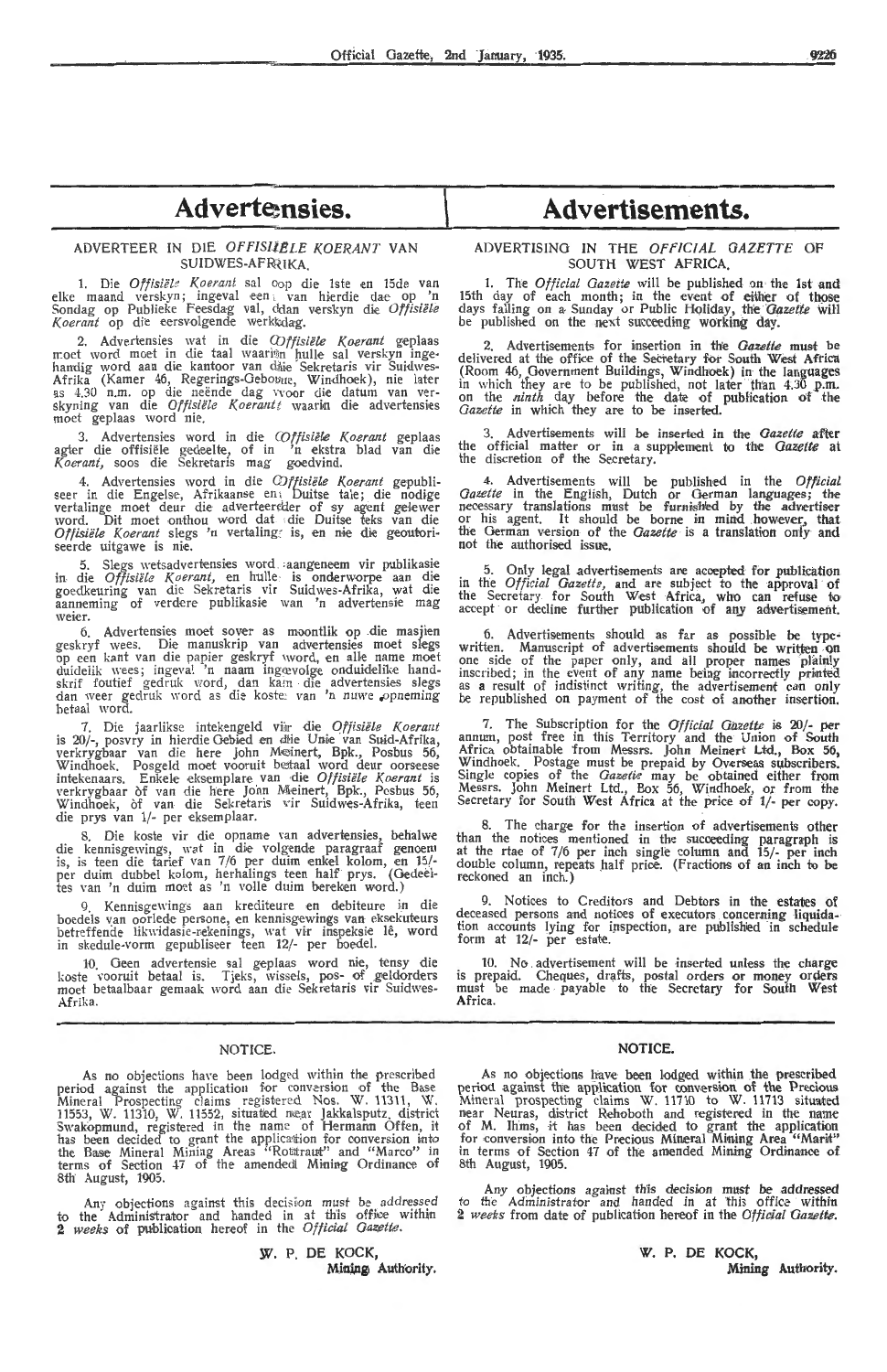**KENNISGEWING AAN** SKULDEISERS EN SKULDENAARS. BOEDELS VAN OORLEDE PERSONE. Artikel 46, Wet No. 24 van 1913, soos toegepas op Suidwes-Afrika.

Skuldeisers en skuldenaars in die Boedels wat vermeld is in bygaande Bylae word versoek om hul vorderings in te kwer en hul skulde te betaal by die kantore van die betrokke Eksekuteurs binne die gemelde tydperke, vanaf die datum van publikasie hiervan.

NOTICE TO CREDITORS AND DEBTORS. ESTATES OF DECEASED PERSONS. Section 46, Act No. 24 of 1913, as applied to South' West Africa.

Creditors and Debtors in the Estates specified in the annexed Schedule are called upon to lodge their claims with and pay their debts to the Executors concerned within the stated periods calculated from the date of publication hereof. BYLAE.-SCHEDULE.

| Boedel No.<br>Estate No. | BOEDEL VAN WYLE<br>ESTATE LATE | Binne 'n tydperk van<br>Within a period of | Naam en Adres van Eksekuteur of<br>gemagtigde Agent<br>Name and Address of Executor or<br>authorized Agent |
|--------------------------|--------------------------------|--------------------------------------------|------------------------------------------------------------------------------------------------------------|
| 1663                     | <b>Julius Noelle</b>           | 30 days                                    | Ecker & du Plessis,<br>Box 11, Otiiwarongo                                                                 |
| 1667                     | Hermann Marschner              | 30 days                                    | Drs. Hirsekorn & Jorissen,<br>Attorneys for Exec. Testam.,                                                 |
| 1668                     | Theodor Ritzdorf               | 30 days                                    | Bismarck St., Luderitz<br>Pauline Ritzdorf,<br>born Mannhard                                               |

#### **NOTlCE.**

Notice is hereby given in terms of Section 29 (3) of the<br>Municipal Proclamation of 1920 that the Karibib Municipal Council will take possession of the following property unless the rates and taxes thereon accrued and not paid for a period of five years will be paid within three months after publication of this notice :-

Erf No. 32 (formerly Parzelle 11, Blatt 1) registered in the name of Max Ruile, situated in Karibib, Main Street, and unoccupied.

## sgd.: **A.** SIMKOVSKY,

Karibib,<br>**1st November, 1934.** 

**KENNISGEWING DEUR EKSEKUTEURS BETREFFENDE LIKWIDASIE-REKENINGS TER INSAGE.** Artikel 68<br>Wet No. 24 van 1913, soos toegepas op Suidwes-Afrika. Wet No. 24 van 1913, soos toegepas op Suidwes-Afrika.

Kennisgewing geskied hiermee dat duplikate van die Administrasie- en Distribusierekenings in die boedels vermeld in die navolgende Bylae, ter insage van al die persone, wat daarin belang het, op die kantore van die Meester<br>en die Magistraat, soos vermeld, gedurende 'n tydperk van drie weke (of langer indien spesiaal vermeld) vanaf<br>me uitbetaling ooreenkomstig vermelde rekenings.

**NOTICE BY** EXECUTORS CONCERNING LIQUIDATION ACCOUNTS LYING FOR INSPECTION: Section 68, Act No. 24 of 1913, as applied to South West Africa.

Notice is hereby given that copies of the Administration and Distribution Accounts in the Estates specified in the attached Schedule will be open for the inspection of all persons interested therein for a period of 21 days (or longer if specially stated) from the dates specified, or from the date of publication hereof, whichever may be later, and at<br>the Offices of the Master and Magistrate as stated. Should no objection thereto be lodged with the Maste period of inspection the Executors concerned will proceed to make payments in accordance therewith.

BYLAE.-SCHEDULE.

| Boedel No.<br>Estate No. | BOEDEL VAN WYLE<br><b>ESTATE LATE</b>       | Beskrywing van<br>Rekening<br>Description of<br>Account | Datum<br>Tydperk<br>Date<br>Period     | Office of the<br>Meester<br>Master | Kantoor van die<br>Magistraat<br>Magistrate | Naam en adres v. eksekuteur<br>of gemagtigde Agent<br>Name and Address of<br>Executor or authoriz. Agent |
|--------------------------|---------------------------------------------|---------------------------------------------------------|----------------------------------------|------------------------------------|---------------------------------------------|----------------------------------------------------------------------------------------------------------|
| 1142                     | Heinrich Warnhofer                          | Second and Final                                        | from<br>1/1/35<br>$\frac{1}{1}$ 1/1/35 | Windhoek                           | Windhoek                                    | For Hermann Kiessner,<br>Box 564, Windhoek,<br>Executor, H. Berker                                       |
| 1477                     | Ernst Albin Stein                           | Second Liquid.<br>and Distribution                      | 1/1/35                                 | Windhoek                           | Omaruru                                     | F. H. Waldron, Executor<br>Testamentary,<br>Box 28, Omaruru                                              |
| 1559                     | <b>Ernest Nowell Grayson</b>                | First and Final<br>Liquidation and<br>Distribution Acc. | 21 days<br>from<br>5/1/35              | Windhoek                           | Groot-<br>fontein                           | H. I. Grayson &<br>J. H. Rathbone,<br>Box 43, Grootfontein                                               |
| 1626                     | Johann Keil, also known<br>as Johannes Keil | First and Final<br>Liquidation and<br>Distribution Acc. | 21 days                                | Windhoek                           | --                                          | Erich Worms,<br>Box 18, Windhoek                                                                         |

Town Clerk. Windhoek, P.O. Box 246.

THE SOUTH WEST AFRICAN MINES LTD. (in voluntary liquidation).  $CP$  60

Notice is hereby given that the First and Final Liquidation- and Distribution Account was duly confirmed on the 18th December, 1934, and that a dividend is being paid

> C. LIST, D. W. F. E. BALLOT, Joint Liquidators.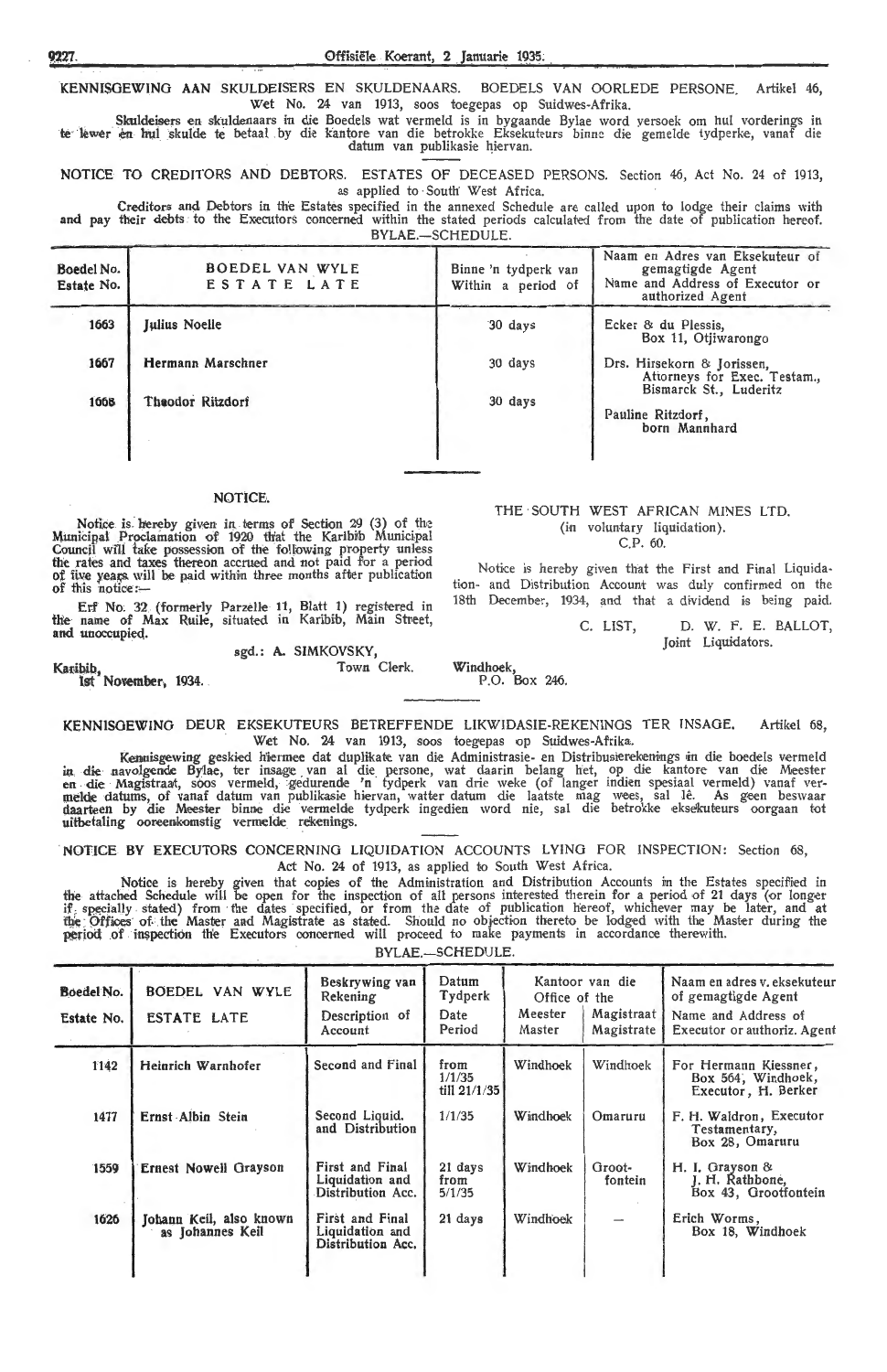Die onderstaande aansoeke om motortransportsertifikate word kragtens subartikel (1) van artikel *dertien* van die Motortransportwet, en subartikel (2) van regulasie *twee* gepubliseer.

Skriftelike vertoë (in duplikaat) tot ondersteuning of bestryding van hierdie aansoeke moet binne tien dae vanaf die datum van hierdie publikasie aan die Raad of betrokke plaas-<br>like raad gerig word.

MOTORTRANSPORT, SUIDWES-AFRIKA. - MOTOR CARRIER TRANSPORTATION, S. W. AFRICA.

The undermentioned applications for motor carrier certificates are published in terms of sub-section  $(1)$  of section *thirteen* of the Motor Carrier Transportation Act, and subsection (2) of regulation *two.* 

Written representations (in duplicate) in support of, or in opposition to, such applications must be made to the Board or local board concerned within ten days from the<br>date of this publication.

| No. van<br>Aansoek.    | Naam van Applikant.                                                               | Aard van voorgestelde<br>motortransport en getal<br>voertuie.                 | Plekke waartussen en roetes waaroor, of<br>die gebied waarin die voorgestelde motor-<br>transport gedryf sal word.                                                                                                                                                                                                       |
|------------------------|-----------------------------------------------------------------------------------|-------------------------------------------------------------------------------|--------------------------------------------------------------------------------------------------------------------------------------------------------------------------------------------------------------------------------------------------------------------------------------------------------------------------|
| No. of<br>Application. | Name of Applicant.                                                                | Nature of proposed motor<br>carrier transportation and<br>number of vehicles. | Points between and routes over, or area<br>within which the proposed motor carrier<br>transportation is to be effected.                                                                                                                                                                                                  |
|                        | Plaaslike Padvervoerraad, Windhoek.<br>Local Road Transportation Board, Windhoek. |                                                                               |                                                                                                                                                                                                                                                                                                                          |
| A. $35/1$ .            | J. C. T. Sweetnam                                                                 | Passasiers en goedere.<br>Passengers and goods.                               | Seeis, Grootvlei, Rustig, Costa, Suleiman,<br>Arnheim, Kowas, Scheidhof, Moedhou,<br>Seeis.                                                                                                                                                                                                                              |
| A. 35/2.               | L. J. van Wyk                                                                     | Passasiers en goedere.<br>Passengers and goods.                               | (1) Okahandja, Montrose, Engadin, Zwerveling<br>Langdon, Vooruitgaan, Okahandja.<br>(2) Okah'andja, Montrose, Engadin, Žwerveling,<br>Langdon, Okaperuperu, Omupanda,<br>Okatjema, Langdon, Eensgesind, Eleksie<br>Okahandja.                                                                                            |
| A. $35/3$ .            | P. Hodgson                                                                        | Passasiers en goedere.<br>Passengers and goods.                               | Gobabis, 400, 386, 423, 391, 397, 401, 405, 469, 290, 507, 413, 409, 411, Gobabis.                                                                                                                                                                                                                                       |
| A. 35/4.               | J. C. Wessels                                                                     | Passasiers en goedere.<br>Passengers and goods.                               | Windhoek, Neudam, Voigtskirch, Orumbungo,<br>Otjihangwe, Petersfarm, Otjire, Goede-<br>moed, Otjisauna, Otjikundua, Onganja,<br>Voigtskirch, Windhoek.                                                                                                                                                                   |
| A. 35/5.               | P. M. Schmid                                                                      | Passasiers en goedere.<br>Passengers and goods.                               | Windhoek, Haris, Naos, Dornboom, Morgen-<br>roth, Guisis, Namibgrens, Areb, Weenen,<br>Gollschau, Hefner, Hohenhorst, Claratal,<br>Windhoek.                                                                                                                                                                             |
| A, $35/6$ .            | W. Pack                                                                           | Passasiers en goedere.<br>Passengers and goods.                               | (1) Grunental, Okapaue, Stella, Okamukaru,<br>W. Epukiro, Owingi, Kehoro, Gobabis.<br>(2) Grunental, Okapaue, Cook, Kehoro,<br>Okapaue, Grunental.                                                                                                                                                                       |
| A. $35/7$ .            | V. Kuhnert                                                                        | Passasiers en goedere.<br>Passengers and goods.                               | Grunental, Okapaue, Pomona, Cook, Anderson,<br>Epukiro Mission, Okahennisewa,<br>Grunental.                                                                                                                                                                                                                              |
| A. 35/8.               | J. Mall                                                                           | Passasiers en goedere.<br>Passengers and goods.                               | Oamites, Kurumanas, Naos, Dornbaum, Kubis,<br>Kurumanas, Windhoek.                                                                                                                                                                                                                                                       |
| A. 35/9.               | W. Arendt                                                                         | Passasiers en goedere.<br>Passengers and goods.                               | (1) Gobabis, Spatzenfeld, Tahiti, Gruneberg,<br>Chamsaris, Texas, Noasanabis, and back.<br>(2) Gobabis, Schellenberg, Chab, Friedland,<br>Yellowbank, Kaitsaub, Kakus, Gobabis.                                                                                                                                          |
| A, $35/10$ .           | Fr. Hein                                                                          | Passasiers en goedere.<br>Passengers and goods.                               | (1) Okahandja, Okakango, Otjongo, Hochfeld<br>Bizana, Kalidona, Ententeich, Dannenberg,<br>Elsinore, Agagia, Okahandja.<br>(2) Okahandja, Elsinore, Hochfeld, Damnen-<br>berg. Okahandia.                                                                                                                                |
| A. 35/11.              | R. Trenckner                                                                      | Passasiers en goedere.<br>Passengers and goods.                               | Nossob Sdg., Merino, Otjire, Gifpyl, Kataneno,<br>Rozana, Neu Bremen, Okaviruru, Nossob.                                                                                                                                                                                                                                 |
| A. $35/12$<br>to $29.$ | $S.A.R.$ & H.                                                                     | Passasiers en goedere.<br>Passengers and goods.                               | As per railway time table.                                                                                                                                                                                                                                                                                               |
| A. $35/30$ .           | C. C. Schlechter                                                                  | Passasiers en goedere.<br>Passengers and goods,                               | (1) Okahandja, Bassermann, Osema,<br>Otjikururume, Schlettwein, 2214, Vrede,<br>Wesselton, Evero, Bassermann, Okahandja.<br>(2) Okahandja, Okatjongeama, Oukongo,<br>Okamakusa, Woltemade, 271, Otjekongo,<br>Winkelshutten, Okatjise, Okatjeru, Goed-<br>geluk, Friesland, Damietta, Oukongo,<br>Bassermann, Okahandja. |
| A. 35 31.              | W. Rudolph                                                                        | Passasiers en goedere.<br>Passengers and goods.                               | Windhoek, Haris, Vaalgras, Jonkergrab,<br>Friedrichsruh, Windhoek.                                                                                                                                                                                                                                                       |
| A. 35/32.              | H. Kaiser                                                                         | Passasiers en goedere.<br>Passengers and goods.                               | Epukiro Reserve, 418, 415, 387, 174, Gobabis.                                                                                                                                                                                                                                                                            |
| A. $35/33$ .           | F. Kretschmer                                                                     | Passasiers en goedere.<br>Passengers and goods.                               | Windhoek, Voigtskirch, Otjite, Natalia,<br>Ondondu, Ekuja, Onganja, Voigtskirch,<br>Windhoek.                                                                                                                                                                                                                            |
| A. $35/34$ .           | T. Grunewald                                                                      | Passasiers en goedere.<br>Passengers and goods.                               | Okahandja, Bassermann, Omatako, Geurtze,<br>Angola Settlement, Sukses, Havana,<br>Geurtze, Bassermann, Okahandja.                                                                                                                                                                                                        |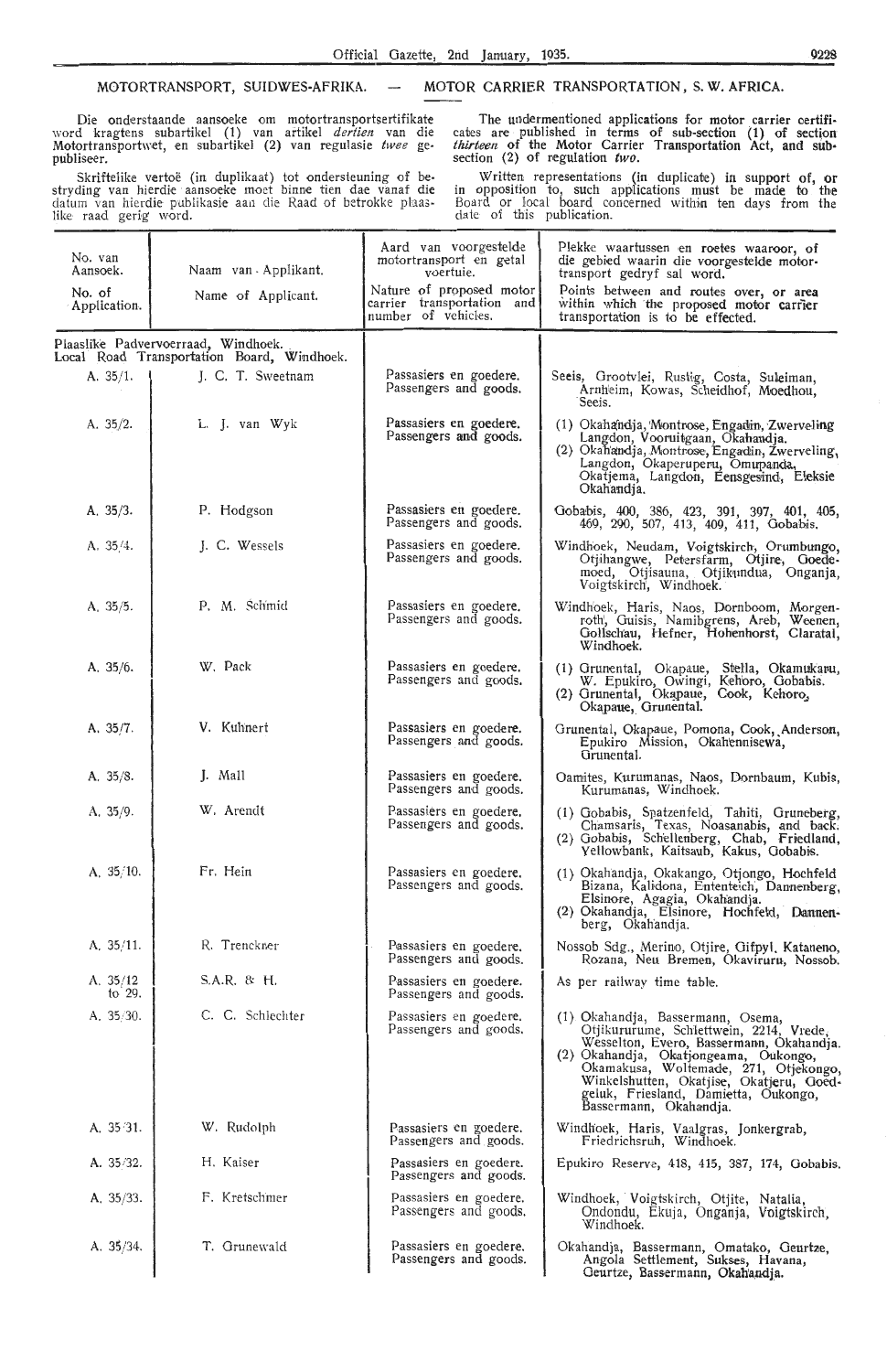**KElNNISOEWINOS VAN** KURATORS EN BOEDELBE REDDERAARS. Ingevolge artiekel *vier-en-sestig,* onderartitkel (3), artiekel *sewentig* en artiekel neën-en-dertig, onderartiekel (2) van die Insolvensie-Ordonnansie 1929, soos o**n** Suidwes-Afrika toegepas.

Kennis word hiermee gegee dat die persone ver meld in die aangehegte Bylae as kurators of boedelbe**rc;dderaars,** soos die geval mag wees, van die daarin as gesekwestreer of afgestaan vermelde boedels aangestel is; en dat persone, wat geld aan die boedels skuld hul skulde by die aangegewe adresse binne die tydperke vermeld in die Bylae moet betaal.

Yerder dat 'n byeenkoms van skuldeisers ( dus die twede byeenkoms in diegene van die boedels wat ge**sckwestreer** is) met betrekking tot vermelde boedels op die datums, tye en plekke vermeld in die Bylae gehou sal word vir die bewys van aansprake teen die boedel, die ontvangs van die verslag van die kurator of die boedel**beredderaar omtrent die aangeleenthede en toestand van die boedel, asook vir die verstrekking van instruksies** aan die kurator of boedelberedderaar betreffende die verkoop of opvordering van enige gedeelte van die boedel of betreffende enige aangeleentheid in verband met die beheer daarvan.

In Windhoek word die byeenkomste voor die Meester gehou en op antler plekke voor die Magistraat.

NOTICES OF TRUSTEES AND ASSIGNEES. Pursuant to Section *sixty-four,* Sub-section (3), Section *seventy* and Section *tltirty-mne,* Sub-section (2), of the Insolvency Ordinance, 1928, as applied to South West Africa.

Notice is hereby given that the persons mentioned in the subjoined Schedule have been appointed Trustees or Assignees, as the case may be, of the Estates therein mentioned as having been sequestrated or assigned, that their addresses **are** therein set forth; and that the persons indebted to the Estates are required to pay their debts at the said addresses within che periods mentioned in the Schedule.

Further, that a meeting of creditors (being the second meeting in such of the said Estates as are under sequestration) will be held in the said Estates on the da\*es and at the times and places mentioned in the Schedule, for the proof of claims **against the Estate, for the purpose of receiving the Trustee's or Assignee's report as to the affairs and condition of the** Estate, and of giving the Trustee or Assignee directions concerning the sale or recovery of any part of the Estate, or concerning any matter relating to the administration thereof.

**Meetings** in Windhoek will be held before the Master; elsewhere they will be held before the Magistrate.

|                                                     | <i>Urmaner 190. 3.1 Lurm. 190. 3.</i> |                                                                                                   |                                                                                                                     | $1122 = 301120022.$                              |                |                                                                           |             |                                                     |                                                                                           |
|-----------------------------------------------------|---------------------------------------|---------------------------------------------------------------------------------------------------|---------------------------------------------------------------------------------------------------------------------|--------------------------------------------------|----------------|---------------------------------------------------------------------------|-------------|-----------------------------------------------------|-------------------------------------------------------------------------------------------|
| No. van<br><b>Boedel</b><br>No. of<br><b>Estate</b> | Naam en<br>beskrywing<br>van Boedel   | Of Boedel<br>afgestaan<br>of gesek-<br>westreer is<br>Whether<br>Assigned<br>or Seque-<br>strated | Naam van Ku- Volledige adres<br>rator of Boedel- van Kurator of<br>beredderaar<br>Name of<br>Trustee or<br>Assignee | Boedel-<br>beredderaar                           | Day.           | Dag, Datum- en Uur van<br><b>Byeenkoms</b><br>Date and Hour of<br>Meeting |             | Plek van<br><b>Byeenkoms</b><br>Place of<br>Meeting | Tyd binne<br>'welke skuld<br>betaal moet<br>word<br>Time within<br>which debts<br>payable |
|                                                     | Name and De-<br>scription of Estate   |                                                                                                   |                                                                                                                     | Address<br>Full<br>∣of<br>Trustee or<br>Assignee | Dag<br>Day     | Datum<br>Date                                                             | Uur<br>Hour |                                                     |                                                                                           |
| 451                                                 | August Karl<br>Powilleit              | Sequestrated                                                                                      | James Henry<br>Rathbone                                                                                             | Box 43.<br>Grootfontein                          | Wednes-<br>day | 30/1/35                                                                   | 10a.m.      | Groot-<br>fontein                                   | 21 days                                                                                   |

#### NOTICE OR APPLICATION FOR REHABILITATION.

*Ft1rmulier No. 3.* I *Form.* No. 3. BYLAE - SCHEDULE.

Notioe js hereby given that Application will be made in terms of Section 108 (2) (a) of Ordinance No. 7 of 1928 to the High Court of South West Africa on Monday, the 4th day of MARCH, 1935, at half-past nine (9.30) o'clock in the forenoon, or so soon thereafter as Counsel can be Heard, for the rehabilitation of HEINRICH GUSTAV EBER• **HARD** LUDWIG ALEXANDER VON HARTMANN, of Keetmanshoop, whose Estate was placed under voluntary sequestration by Order of th'e High Oourt of South West Africa dated 25th July, 1932, the First and Final Liquidation Account and<br>Plan of Distribution of the Estate — No. 395 — of the said<br>von Hartmann having on the 23rd January, 1934, been con-<br>firmed by the Master of the High Court of Sou Africa.

Dated at Keetmanshoop, S.W.A., this 15th December, **1934.** 

ALEC E. RISSIK, Attorney for Applicant, Kaiser Street, P.O. Box 90, KEETMANSHOOP.

CECIL KILPIN,

Liquidator.

#### NOTICE.

Notice is hereby given that the fifth and final Liquidation and Distribution Account in the matter of the Namaqua Diamonds Limited (in liquidation) as well as the Fifth Liquidation and Distribution Account dealing with the assets and liabilities of the said Company in the Province of the Cape of Good Hope, will lie for inspection of all interested persons at fhe office of the Master of the High Court, Windhoek, and a copy of these accounts at the offioe of the Magistrate of Luderitz, for a period of fourteen (14) days reckoned from the 2nd day of January, 1935, after the expiration of which period, should no objection be lodged thereto, the Accounts will be duly confirmed.

Sun Building, St. Georges Street,

**CAPE TOWN,** 

**14tll Deceml)er,** 1934.

In the Insolvent Estate of

#### PAUL WILHELM MACHTS (No. 407).

The undersigned duly instructed by the Trustee in the above mentioned Estate will sell by public auction:—

 $\uparrow$  ON SATURDAY, the 19th JANUARY, 1935, at 11 a.m.

in front of his new office (Karakul Kontor Heinz Schmidt), Kaiser Street, Windhoek:-

Certain Erf No. 82 in the Township of Klein Wind· hoek, measuring one Hectar, 35 ares, 13 sqm, with improvements: building, one storey height occupied,<br>as a Dwelling House. Municipality valuation: £ 1424.0.0; and

Certain Erf No. 83 in the Township of Klein Windhoek, measuring 33 ares, 20 sqm, with improvements. - Municipality valuation: £31.0.0.

Conditions of Sale:-One third of the purchase price shall' be paid in cash, one third in three and one third in six months from the date of the sale, the unpaid instalments shall bear interest at the rate of 8 per cent. per annum. For the unpaid instalments sureties have to be produced. The purchaser to pay auctioneer fees on the day of sale and also transfer duty, all taxes current and in errear, costs of transfer and such other amounts as may be necessary to obtain transfer of the property.

The properties can be inspected at any time before the sale.

#### HANS JOACHIM BERKER,

A. NEUHAUS, Trnstee. Sworn Appraiser and Auctioneer.

#### **NOTICE**

is hereby given that fourteen days after publication hereof application will be made to the Magistrate of Windhoek for the transfer of the General Dealer's Licence of LJUBOSLOV PALADIN, Erf No. 474, Oamams River, Windhoek, to MARIA RUZIECKI.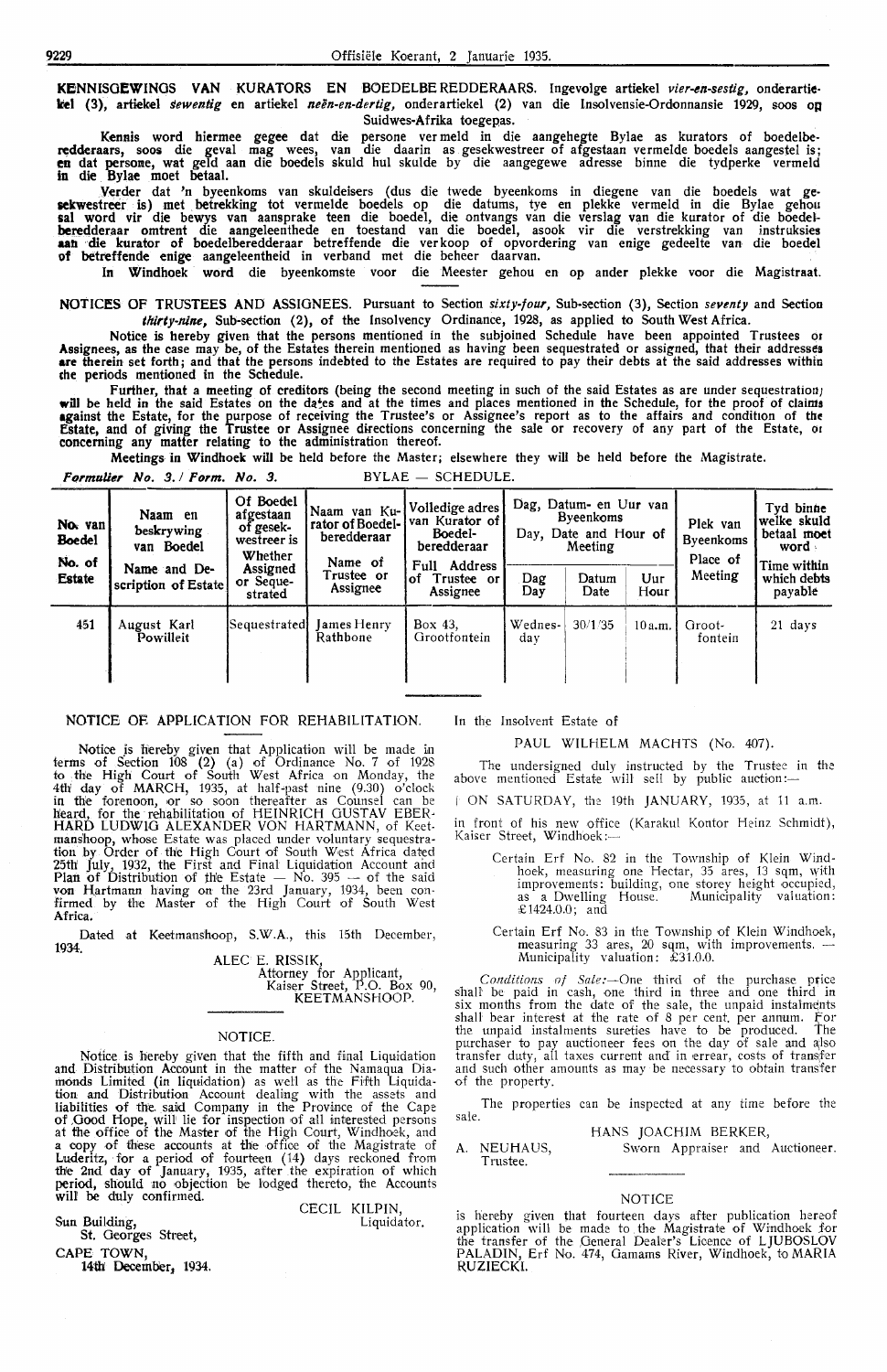$\div$ ENNISGEWING VAN KURATORS EN BOEDELBEREDDERAARS. Ingevolge artikel *neën-en-neëntig*, onderartikel (2) van die Insolvensiewet 1916, soos op Suidwes-Afrika toegepas.

Aangesien die likwidasierekenings en state van distribusie of/en kontribusie in die afgestane of gesekwestreerde ::>edels vermeld in die onderstaande Bylae op die daarin g-enoemde datums bekragtig is, word hiermee kennis ge- <sub>s</sub>ee dat 'n diwident uitgekeer of/en 'n kontribusie in vermelde boedels ingevorder sal word, soos uiteengesit in die Bylae, en dat elke kontribusiepligtige skuldeiser die deur hom verskuldigde bedrag aan die kurator of boedelberedde<br>raar by die adres in die Bylae genoem, moet betaal.

NOTICES OF TRUSTEES AND ASSIGNEES. Pursuant to Section *ninety-nine*, Sub-section (2), of the Insolvency Act, 1916, as applied to South' West Africa.

The liquidation accounts and plans of distribution or/ and contribution in the Assigned or Sequestrated Estates mentioned in the subjoined Schedule having been confirmed on the dates therein mentioned, notice is hereby given that<br>a dividend is in course of payment or/and a contribution in course of collection in the said Estates as he is liable at the address mentioned in the Schedule.

*Formulier No. 7 / Form No. 7* BYLAE.-SCHEDULE.

| No. van<br><b>Boe</b> del<br>No. of<br>Estate | Naam en Beskrywing<br>van Boedel<br>Name and Description<br>of Estate                                                                                                        | Datum<br>waarop Re-<br>kening be-<br>kragtig is<br>Date when<br>Account<br>Confirmed | Of 'n diwident uitgekeer<br>word of 'n kontribusie<br>ingevord, word of beide<br>Whether a Dividend is<br>being paid or Contri-<br>bution being collected,<br>or both | Naam van Kurator of<br>Boedelberedderaar<br>Name of Trustee or<br>Assignee | Volledige Adres van<br>Kurator of<br>Boedelberedderaar<br><b>Full Address of Trustee</b><br>or Assignee |
|-----------------------------------------------|------------------------------------------------------------------------------------------------------------------------------------------------------------------------------|--------------------------------------------------------------------------------------|-----------------------------------------------------------------------------------------------------------------------------------------------------------------------|----------------------------------------------------------------------------|---------------------------------------------------------------------------------------------------------|
| 352                                           | $W$ . Henckert $-$ Friedrich<br>Johannes Walter Henckert,<br>Erich Carl Botho Henckert,<br>& Hermann Hans Joachim<br>Henckert - trading as<br>general dealers of<br>Rehoboth | 21/12/34                                                                             | Contribution collected                                                                                                                                                | E. Worms                                                                   | Box 18, Windhoek                                                                                        |
| 353                                           | Friedrich Johannes Walter<br>Henckert, general dealer<br>of Rehoboth                                                                                                         | 21/12/34                                                                             | Dividend is being paid                                                                                                                                                | E. Worms                                                                   | Box 18, Windhoek                                                                                        |
| 354                                           | Erich Carl Botho Henckert,<br>general dealer of Rehoboth                                                                                                                     | 21/12/34                                                                             | Dividend is being paid                                                                                                                                                | E. Worms                                                                   | Box 18, Windhoek                                                                                        |
| 355                                           | Hermann Hans Joachim<br>Henckert, general dealer<br>of Rehoboth                                                                                                              | 21/12/34                                                                             | Contribution collected                                                                                                                                                | E. Worms                                                                   | Box 18, Windhoek                                                                                        |
| 447                                           | Herbert Arthur Fickling,<br>a retired Police Official<br>of Klein Windhoek,<br>district of Windhoek                                                                          | 18/12/34                                                                             | Dividend is being paid<br>and contribut, collected                                                                                                                    | E. Worms                                                                   | Box 18, Windhoek                                                                                        |
| 393                                           | Nathan Hirschowitz, general<br>dealer of Kalkfeld and<br>Osire Suid, district<br>Otjiwarongo                                                                                 | 27/12/34                                                                             | Dividend is being paid                                                                                                                                                | Erich Worms and<br><b>Adolf Neuhaus</b>                                    | Box 18, Windhoek                                                                                        |

#### NOTICE.

The consent of the Administrator having been obtained, the Municipality of Swakopmund will in terms of section *twenty-nine* of Proclamation No. 22 of 1920 submit the undermentioned properties for sale by public auction on Saturday the 23rd day of March, 1935, at 11 o'clock in the forenoon at the offices of the said Municipality in Swakopmund and subject to the hereinaftermentioned conditions: $-$ 

| No. | NAME OF OWNER.                               | Description of Property | Erf No.   Parzelle   Sheet |    | Area<br>sq.m. | Situation of Erf                             | Grundbuch - Folio.                                |
|-----|----------------------------------------------|-------------------------|----------------------------|----|---------------|----------------------------------------------|---------------------------------------------------|
|     | Majofis, Israel                              | 355                     | 58/29                      |    | 1250          | of Strand<br><b>Corner</b><br>Bridge Streets | and $Vol. 2$ .<br>Swakopmund Stadt.<br>lFolio 46. |
|     | Outjoer Schlachterei-<br>Gesellschaft m.b.H. | Portion:<br>104         | 16/1                       | 10 | 1348          | Berg Street                                  | [Vol. 1]<br>IFolio 8.<br>Swakopmund Umgebung.     |
|     | Hoeft, Friedrich                             | 353                     | 74/29                      |    |               | 1500 Strand Street                           | IVol. 4.<br>Swakopmund Stadt.<br>IFolio 97.       |

#### CONDITIONS.

- (1-) That the upset price in each case shall be the amount due to the Swakopmund Municipality in respect of **arrear**  rates and taxes.
- (2) That all Government groundtaxes be paid by the purchaser.
- (3) That the purchaser pays all costs of transfer, including transfer duty, stamp duty, registration fees, auctioneer's commission of  $2\frac{1}{2}\frac{1}{2}\frac{1}{2}\frac{1}{2}$ , etc., and costs of advertising.

Town Clerk's Office, SWAKOPMUND,

MUNICIPALITY OF SWAKOPMUND.<br>M. CORDES, 1st August, 1934. Town Clerk.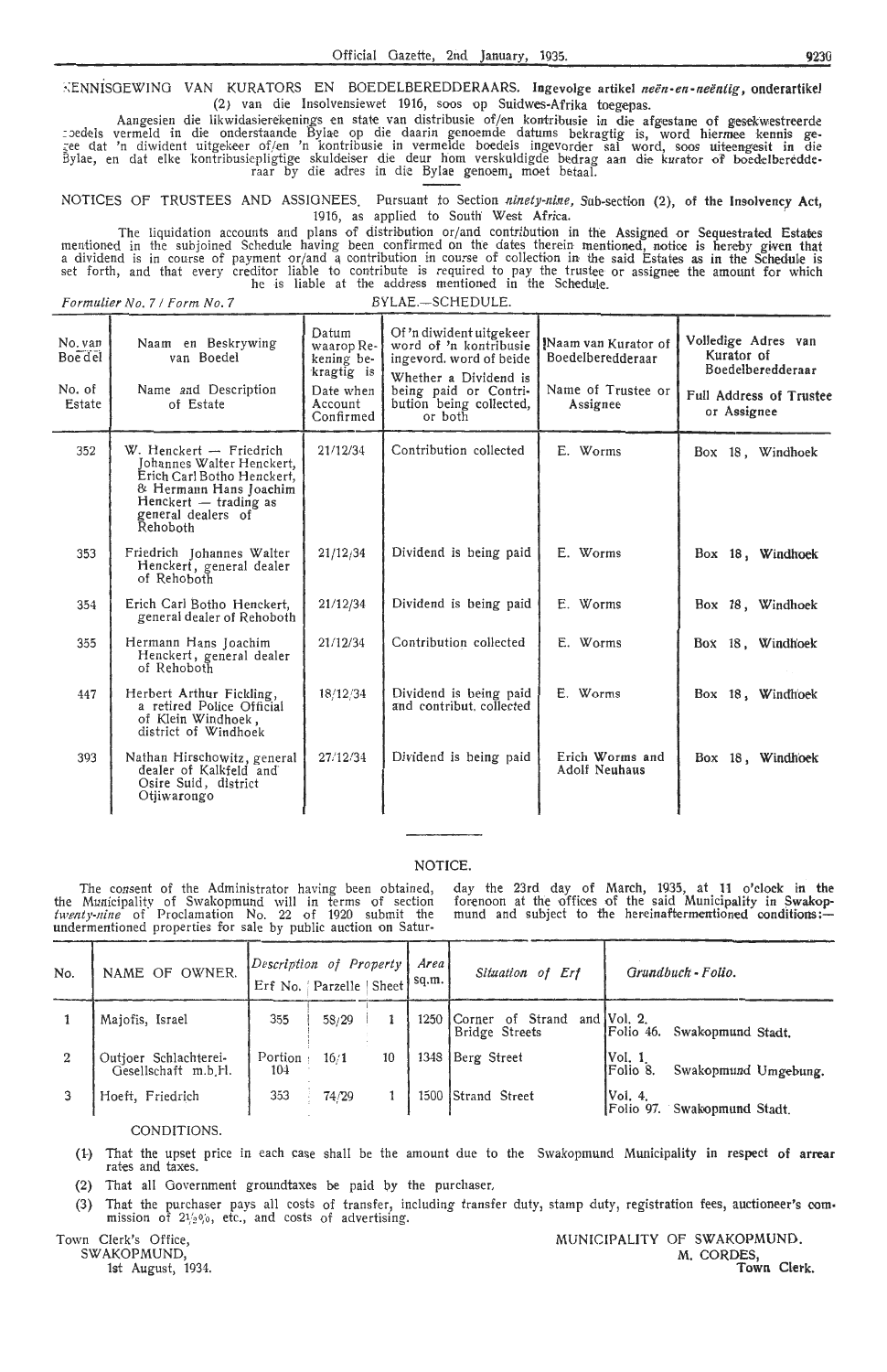KENNISGEWINGS VAN KURATORS EN BOEDELBEREDDERAARS. Ingevolge artikels veertig en een-en-veertig van die Insolvensiewet 1916, soos op Suidwes-Afrika toegepas.

Hiermee word kennis gegee dat 'n byeenkoms van skuldeisers in die gesekwestreerde of afgestane Boedels, vermeld in die onderstaande Bylae op die datums, tye en plekke en vir die doeleindes daarin vermeld, gehou sal word. In Windhoek sal die byeenkomste voor die Meester en in ander plekke voor die Magistraat gehou word.

NOTICES OF TRUSTEES AND ASSIGNEES. Pursuant to Sections *forty* and *forty-one* of the Insolvency Act, 1916, as applied *to* South West Africa.

Notice is hereby given that a meeting of creditors will be held in the Sequestrated or Assigned Estate mentioned in the subjoined Schedule on the dates, at the times and places, and for the purposes therein set forth.

Meetings in Windhoek will be held before the Master; elsewhere they will be held ·before the Magistrak.

Form. No. 4. | Form. No. 4, September 1988. And All BYLAE.-SCHEDULE.

| No. van<br>B oe del<br>No. of<br>Estate | en Beskrywing<br>Naam<br>van Boedel<br>Name and Description<br>of Estate                            | Of Boedel<br>Gesekwestreerl<br>of Afgestaan is<br>Whether<br>Assigned or<br>Sequestrated | Day, Date & Hour of Meeting<br>Dag/Day | Dag, Datum en Uur van<br>Byeenkoms<br>Datum<br>Date | Uur<br>Hour | Plek van<br><b>Byeenkoms</b><br>Place of<br>Meeting | Doel van Byeenkoms<br>Object of Meeting                                                                                                                          |
|-----------------------------------------|-----------------------------------------------------------------------------------------------------|------------------------------------------------------------------------------------------|----------------------------------------|-----------------------------------------------------|-------------|-----------------------------------------------------|------------------------------------------------------------------------------------------------------------------------------------------------------------------|
| 426                                     | Ernst Richard Rothe,<br>trading as Rothe &<br>Hagen, general dealer<br>of Grootfontein and<br>Outio | Assigned                                                                                 | Saturday                               | 19/1/35                                             | 9a.m.       | Windhoek                                            | To prove further claims,<br>to receive the Assignee's<br>further report on his<br>present and future<br>administration and to<br>pass resolutions<br>thereanent. |

#### NOTICE OF SURRENDER.

Notice is hereby given that application will be made to the High Court of South West Africa on Monday the 4th day of March, 1935, at .0 o'clock in the forenoon or as soon thereafter as Counsel can be heard for the surrender of the Estate of REUBEN KLOOT, a General Dealer of Klein Windhoek in the District of Windhoek, as insolvent and that his schedules will lie for inspection at the Office of the Master<br>of the High Court at Windhoek for a period of fourteen days from the 21st day of January, 1935, *to* the 4th da\· of February, 1935.

Windhoek, this 20th day of December, 1934.

J. ORMAN, Applicant's Attorney, Post Street, Windhoek.

#### NOTICE

is hereby given that fourteen days after publication hereof<br>application will be made to the Magistrate of Windhoek for the transfer of the General Dealer's Licence of Mrs. ANNA ELISABETH HINZ, Erf No. 216, Windhoek, to Mrs. MARIA **FASS BENDER.** 

THE COMPANIES ORDINANCE, 1928.

#### SPECIAL RESOLUTION OF AFRICAN EMERALD CORPORATION LIMITED.

Passed at Windhoek at an Extraordinary Meeting on 26th November, 1934, and confirmed at a Second Extraordinary Meeting, held .at Windhoek\_ on 11th December, 1934. Meeting, held<br>RESOLVED:

That the. Company be wound up voluntarily and that Dr. HANS BRUNO KARL HJRSEKORN be appointed Liqui**dator.** 

#### A. NEBENDAHL, Secretary,

#### African Emerald Corporation Limited.

#### LOST DEED OF TRANSFER.

Notice is hereby given that we intend applying for a certified copy of Deed of Transfer No. 480/1929, dated 23rd October, 1929, passed by Estate late ROBERT DUNCAN in favour of DIEDERICH JOHANNES SCHMIDT in respect of certain farm Persip No, 161, situate in the district of Gibeon, measuring 25,001 Hectares, 49 square metres.

And all persons having objection to the issue of such copy are requested to lodge the same in writing with the<br>Registrar of Deeds at Windhoek within five weeks from the last publication of this notioe.

Dated at Windhoek, this 22nd December, 1934.

Dr. HANS HIRSEKORN,

Attorneys for

Hansa Haus, Kaiser Street, D. J. SCHMIDT, Applicant.

**Windhoek,** Box 53.

#### LOST DEED OF GOVERNMENT GRANT (No. 26 "1926).

Notice is hereby given that we intend applying for a certified copy of Deed of Government Grant No. 26 1926, dated the 26th August, 1926, and registered on the 27th Sep- tember, 1926, and granted by the Government of Territor\' of South West Africa in favour of ABRAHAM JOHANNES BURGER in respect of certain Farm UBIAMS No. 32, situate in the District of Oibeon, measuring 10649 Hectares, 56 Ares and 5 Square Metres.

And all persons having objections to the issue of such copy are hereby required to lodge the same, in writing, with the Registrar of Deeds at Windhoek within five (5) weeks from the last publication of this Notice.

Dated at Windhoek, this 24th day of December, 1934.

LORENTZ & BONE,

Attornevs for the Trustee of Ins. Est. Abraham Johannes Burger,

P.O. Box 85, Kaiser Street, Windhoek.

## NOTICE

Application having been made by LEONHARD OCHS for the issue and registration of a Certificate of Registered Title in respect of Farm ROTLAND No. 254, situate in the District of Grootfontein, measuring Two Thousand (2000) Hectares, Ninety-six (96) Ares, and Sixty-six (66) Square Metres, originally held by him under and by virtue of Deed of Sale, dated the 3rd July, 1912, made between him and the former German Government, which Agreement was confirmed by the German Governor on the  $24$ <sup>th</sup> July, 1912;

All persons claiming to have any right or title in or over the said land are hereby required to notify me in writing of such claim within three months from the date of publication of this notice.

Should any objection be taken it shall be the duty of the person objecting in the absence of any agreement between the parties, to apply to the High Court of South West Africa, within a period of one month from the date on which the objection is lodged for an Order restraining ihe issue of the Certificate in question, failing which such Certificate will be issued.

> Ci. H. OLIVIER, Acting Registrar of Deeds.